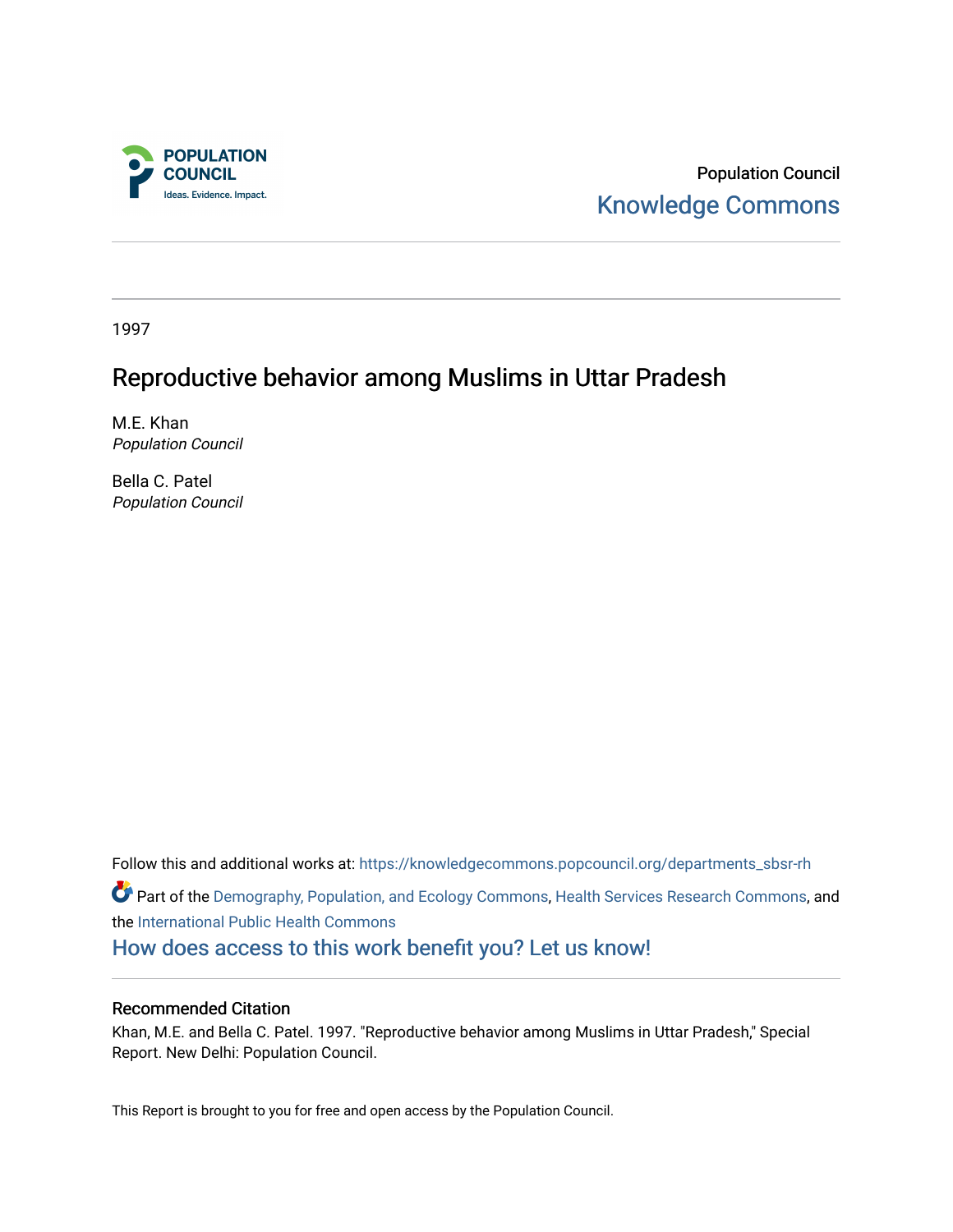# **REPRODUCTIVE BEHAVIOUR AMONG MUSLIMS IN UTTAR PRADESH**

**M.E. Khan Bella C. Patel**

**The Population Council, India**

**January 1997**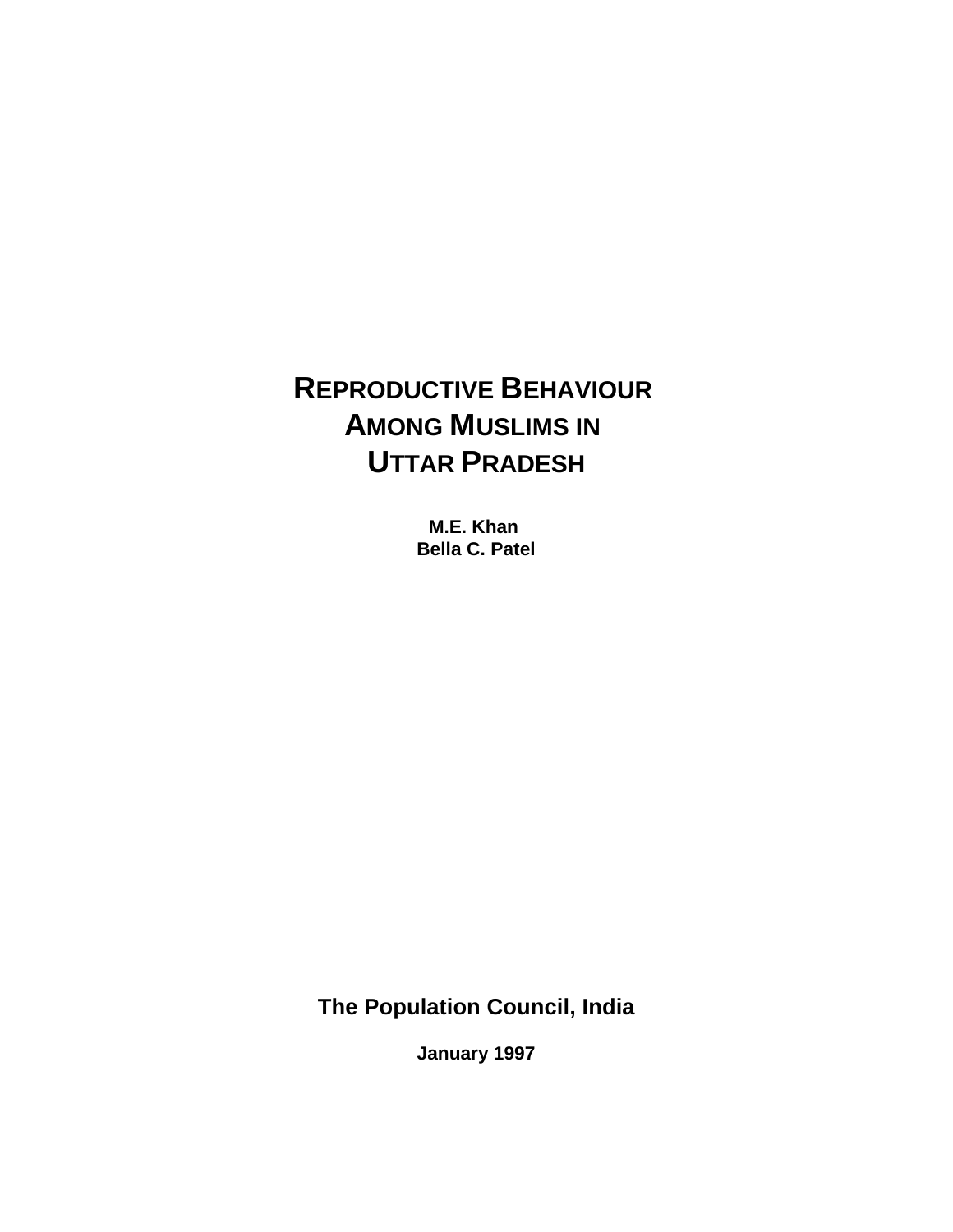## **REPRODUCTIVE BEHAVIOUR AMONG MUSLIMS IN UTTAR PRADESH**

#### *M.E. Khan and Bella C. Patel*

Muslims form the largest minority group in India. According to 1991 census, they constitute about 12 per cent of the country's population. In absolute terms, Muslims in India totalled 101.6 million which gives India a distinction of having the second largest Muslim population in the world. The spread of Muslims in different states varies from one per cent in Punjab to 22 per cent in the States of Kerala and West Bengal, except for 64 per cent in Jammu and Kashmir. In Uttar Pradesh (UP), according to the 1981 census, Muslims contributed 15.2 per cent of the total population. Within Uttar Pradesh also their concentration varies from 3.2 per cent in the Hill region to 21 per cent in the Western region. Some districts of the Western region such as Muradabad, Rampur, Saharanpur, Bijnor and Shahjahanpur have a concentration of Muslim population and in these districts they constitute about 40 per cent of the district population.

The growth rate of Muslim population in India during the last 3 decades is somewhat higher than non-Muslim population. Exponential growth rate was around 2.67 as compared with 2.16 for other communities. In Uttar Pradesh also it has followed the same pattern. Different sample surveys carried out by a number of agencies show that Muslims have higher fertility and they prefer larger families (Khan and Prasad, 1981; ORG, 1989; Khan, 1991; IIPS, 1995). These observations sometimes are used by a few fanatics of other religious groups to oppose family planning, as they fear that if the present trend persists, Hindus will be eventually out-numbered by the Muslims. This proposition, however, has been mathematically examined and rejected by demographers (Kapur, 1994). According to the estimate, even taking the worst (and most improbable) scenario that the present growth rate does not undergo any changes in future, it is projected that the proportion of Muslim population will grow from 11.7 in 1981 to 12.8 in 2001 and to about 18 per cent in 2081. Even after 200 years after 1981, that is, the year 2181, the proportion of Muslims will increase only to 26.7 per cent. Muslims will attain majority only after 400 years under this most unlikely scenario.

The present paper, based on a large sample survey carried out in Uttar Pradesh, compares reproductive behaviour of Hindus and Muslims. An attempt has been made to examine the determinants of their differential fertility and family planning behaviour.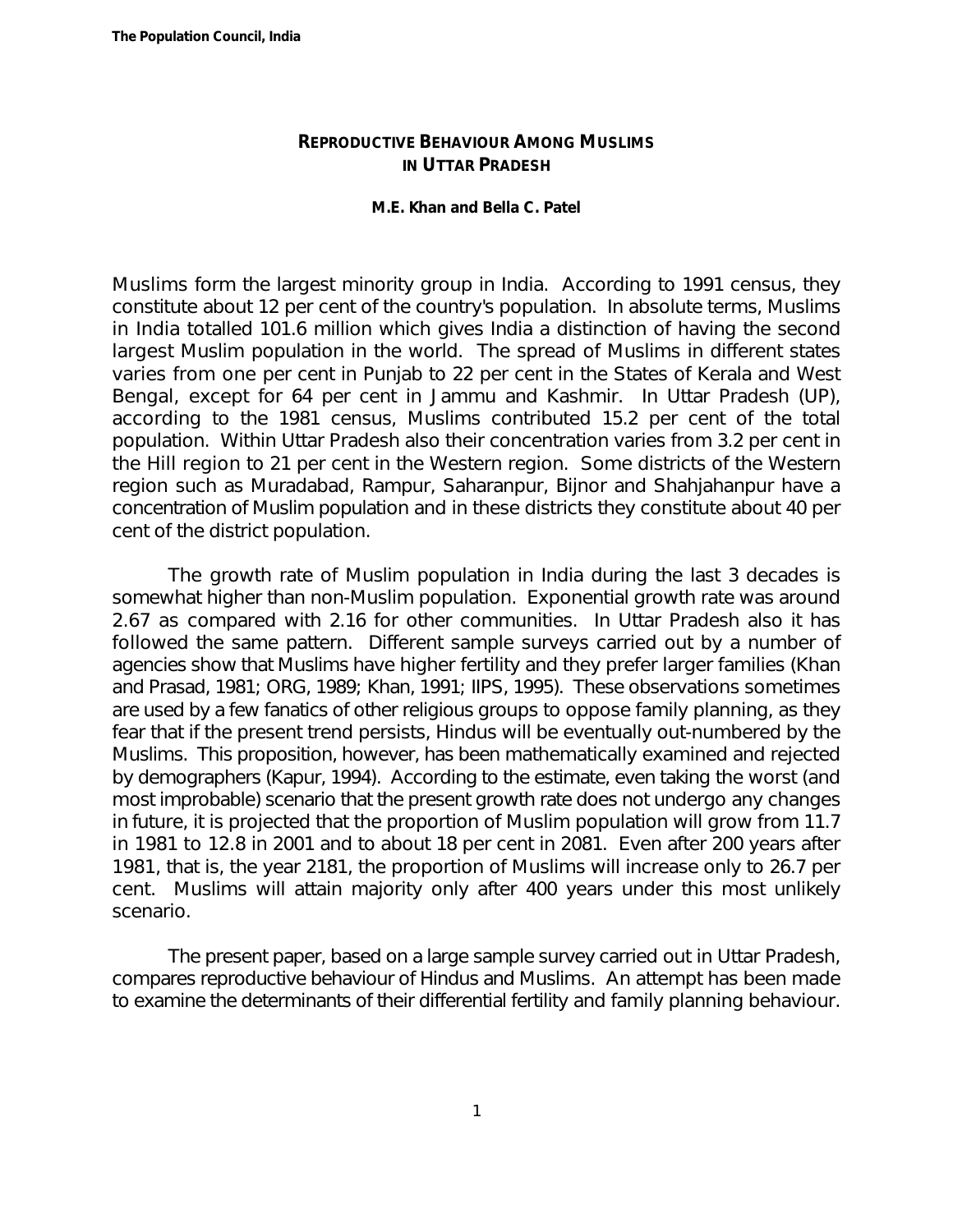# **DATA**

Data for the present study is taken from the U.P. Baseline Survey carried out in 15 districts of Uttar Pradesh. The study was sponsored by the State Innovations in Family Planning Service Agency (SIFPSA) and was carried out by eight different research and consultancy organizations. The Population Council, on behalf of SIFPSA, coordinated the survey work and provided technical assistance to the consultancy firms on all the aspects of research.

From each district 2,500 households proportionately spread over rural and urban areas were randomly selected. All ever-married women in the households aged 13 to 49 years were interviewed. Details of sample design are given elsewhere (SIFPSA - The Population Council, 1995).

For the present paper data from only Western districts, namely: Ghaziabad, Meerut, Rampur and Shahjahanpur, covered in the U.P. Base Line Survey have been analyzed. In these districts, Muslims are living in significant number and, therefore, are able to maintain their traditional value system. In other locations where they are in small number, often under influence of the dominant caste/religious group, they tend to lose their value system more easily to adopt values those of the general masses.

In the four districts taken together a total of 11,278 ever-married women aged 13-49 years from 10,377 households were interviewed. Out of the 11,278 women, 7,870 were from rural areas and the remaining 3408 from urban centres.

# **FINDINGS**

Table 1 presents background information of the women who were interviewed in the present study. The data clearly shows a wide gap in the educational level of Hindus and Muslims. Eighty per cent of the Muslim women against 63 per cent Hindus were illiterate. While, only 7 per cent of the Muslim women had schooling up to matric or more, the corresponding figure was as high as 25 percent for Hindus.

A cross tabulation of husband's and wife's education level further revealed that for 51 per cent of the Muslim couples against only 24 per cent among the Hindus, both husband and wife were illiterate. In contrast, among Hindus about 24 per cent of both husband and wife had schooling of more than primary level. The corresponding percentage among the Muslims was only 5 per cent.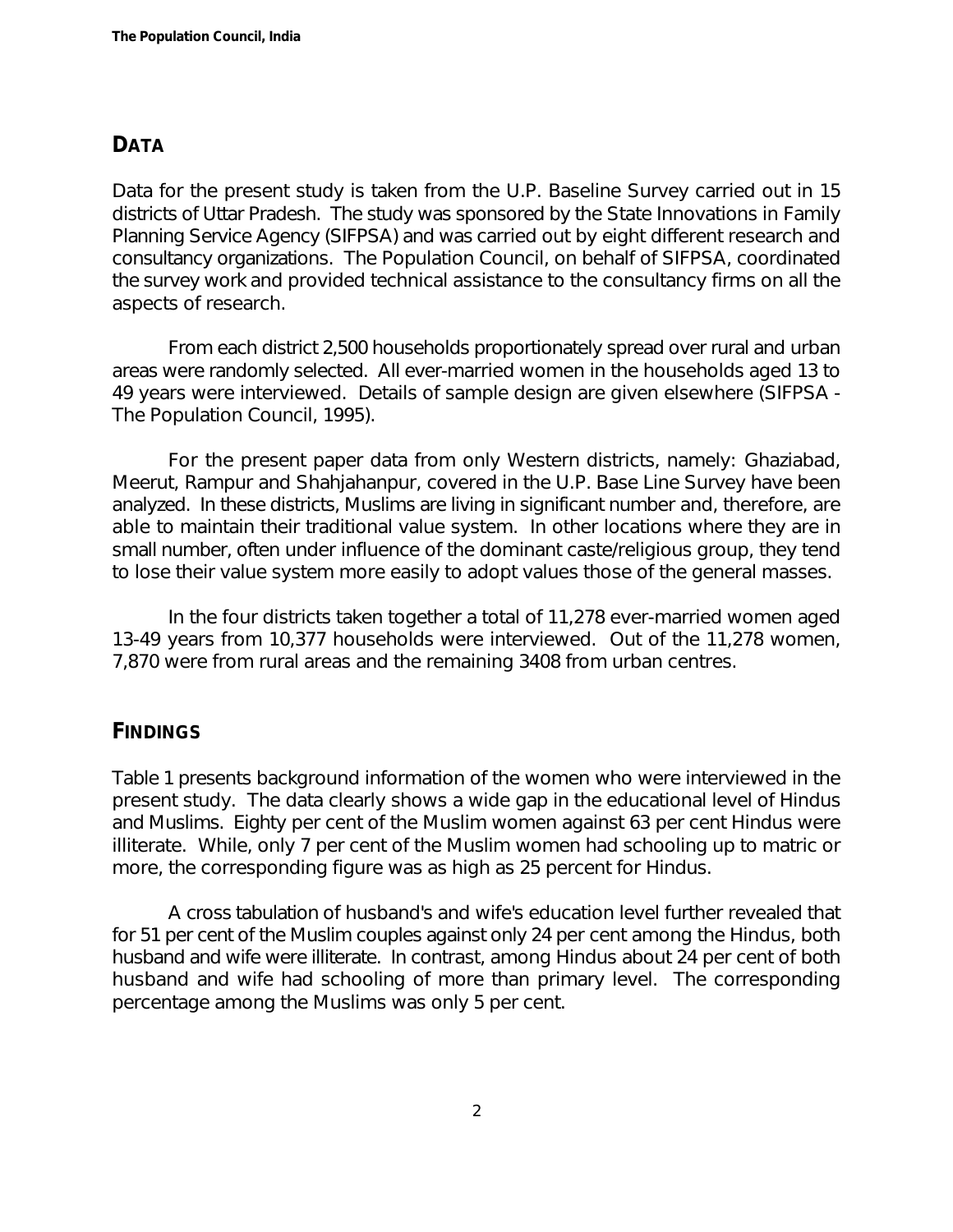|                           |                                  |      | <b>Hindus</b> |      |       | <b>Muslims</b>                   |      |      |         |       |
|---------------------------|----------------------------------|------|---------------|------|-------|----------------------------------|------|------|---------|-------|
|                           | Illiterate Primar Matric Matric+ |      |               |      | Total | <b>Illiterate Primary Matric</b> |      |      | Matric+ | Total |
| Residence                 |                                  |      |               |      |       |                                  |      |      |         |       |
| Urban                     | 22                               | 35   | 52            | 81   | 34    | 38                               | 54   | 80   | 93      | 43    |
| Rural                     | 78                               | 62   | 48            | 19   | 66    | 62                               | 46   | 20   |         | 57    |
| Education level of women  | 63                               | 12   | 15            | 10   | 100   | 80                               | 13   | 5    | 2       | 100   |
| Mean age                  | 31.0                             | 30.2 | 29.0          | 31.0 | 30.6  | 30.4                             | 28.1 | 28.4 | 30.1    | 30.0  |
| Age at effective marriage |                                  |      |               |      |       |                                  |      |      |         |       |
| Mean                      | 16.9                             | 17.3 | 18.3          | 19.8 | 17.5  | 17.2                             | 17.4 | 17.9 | 19.8    | 17.3  |
| SD                        | 1.9                              | 1.9  | 2.0           | 1.8  | 2.1   | 1.9                              | 1.9  | 2.0  | 1.8     | 2.0   |
| % reporting as housewife  | 97                               | 97   | 98            | 94   | 97    | 99                               | 98   | 97   | 87      | 98    |
| Number of estimated       |                                  |      |               |      |       |                                  |      |      |         |       |
| women ('000s)             | 912                              | 174  | 206           | 140  | 1432  | 353                              | 60   | 20   | 9       | 442   |

**Table 1: Background Characteristics of the Respondents**

An analysis by residence showed that a larger proportion of Muslims (43 per cent) as compared to Hindus (34 per cent) were living in urban areas. Further, a comparison of education level by residence of the women reveals that rural-urban disparity in education of the women is much wider among the Muslims than among the Hindus. For instance, while among the Hindus, the women who were educated up to matric were equally divided in rural and urban areas, in the case of the Muslims, most of them (80 per cent) were concentrated in urban areas. It indicates that spread of higher education (matric and above) among Hindus is substantial both in rural and urban areas, but it is not so among Muslims. Higher education (matric and above) among Muslim women is still mainly an urban phenomenon.

The two communities did not differ much with respect to their age structure (not shown in the table) and age at marriage. The mean age of the Hindu women was 30.6 against 30.0 for the Muslims. Similarly, the mean age at effective marriage for the Hindu and Muslim women worked out to be 17.5 and 17.3 respectively. Again, no difference was observed in their participation in paid labour force S 97 to 98 per cent of the women from both the communities reported to be housewives.

# **FERTILITY DIFFERENCES**

**Total Fertility Rate (TFR)**: Table 2 shows that total fertility rate (TFR) of the Muslims in all the four districts was higher than the Hindus. TFR of the Muslims ranged between 5.6 and 5.9 as compared with 4.3 to 5.2 among the Hindus. On an average, the Muslim couples had one more child than a Hindu. Fertility among the Muslims is about 16 per cent higher than that of the Hindus.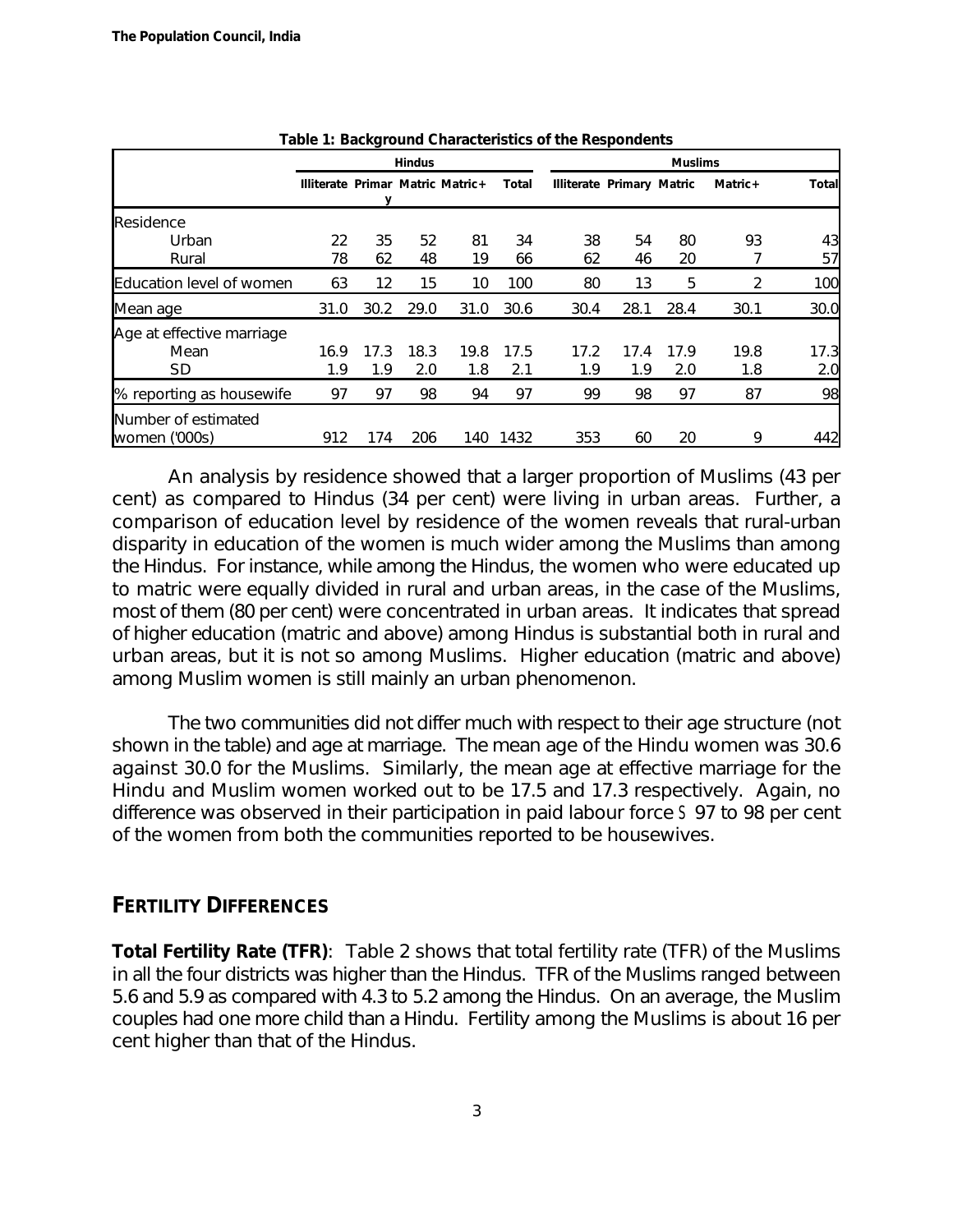| <b>Districts</b>     | <b>Hindus</b> | <b>Muslims</b> |
|----------------------|---------------|----------------|
| Ghaziabad            | 4.8           | 5.8            |
| Shahjahanpur         | 4.8           | 5.9            |
| Meerut               | 4.3           | 5.8            |
| Rampur               | 5.2           | 5.6            |
| Uttar Pradesh*       | 4.8           | 5.8            |
| * Source: IIPS, 1994 |               |                |

**Table 2: Total Fertility Rate in Western U.P**

**Average Number of Live-births and Living Children**: Average number of live births and living children among the Muslims were estimated to be 4.2 and 3.5 respectively, which is 16 to 20 per cent higher than the corresponding figures of 3.5 and 2.8 among the Hindus (Figure 1). Education level of women among Muslims seems to have only a marginal impact on the average number of children they have, while among Hindus, education level shows a consistent negative impact on fertility levels (Figure-1).



**Completed and Desired Family Size**: Completed family size was obtained by adding the number of living children and additional desired children by women. The analysis shows that the Muslim women desired a somewhat larger family size than the Hindus. For instance, only 13 per cent of the Muslim women were aspiring for a two-child family. About 18 per cent hoped to have three children, while 58 per cent wanted four or more children. The corresponding figures for the Hindu women were 25, 27 and 45 respectively. The mean of the completed family worked out to be 3.6 (SD  $\pm$  1.2) for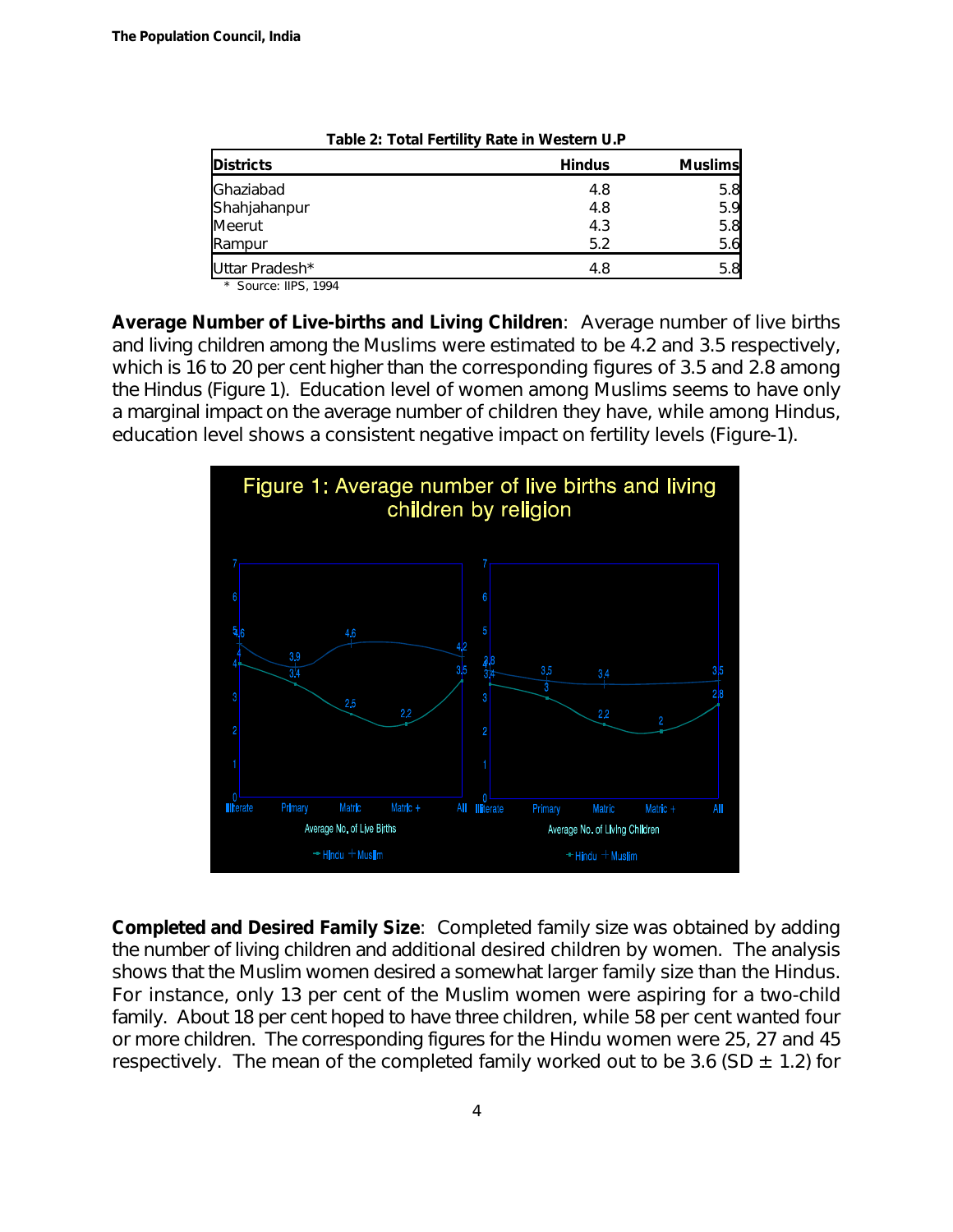the Muslims and  $3.2 \pm 1.1$  for the Hindus (Table 3). Among the Muslims, the mean of completed family size dropped from 3.7 for illiterate mothers to 3.0 for those studied upto matric and 2.6 for higher educated women. A similar but somewhat sharper decline was observed among the Hindus.

|                                    | <b>Table 3: Completed Family Size</b> |     |               |                |              |            |                |               |            |              |  |
|------------------------------------|---------------------------------------|-----|---------------|----------------|--------------|------------|----------------|---------------|------------|--------------|--|
|                                    |                                       |     | <b>Hindus</b> |                |              |            | <b>Muslims</b> |               |            |              |  |
|                                    | <b>Illiterate Primary</b>             |     |               | Matric Matric+ | <b>Total</b> | Illiterate | Primary        | <b>Matric</b> | $Matric +$ | <b>Total</b> |  |
| 2 or less                          | 15                                    | 26  | 40            | 62             | 25           | 10         | 17             | 28            | 53         | 13           |  |
| 3                                  | 26                                    | 30  | 33            | 24             | 27           | 17         | 20             | 26            | 20         | 18           |  |
| 4                                  | 47                                    | 39  | 26            | 12             | 40           | 50         | 43             | 30            | 11         | 47           |  |
| 5                                  | 8                                     | 4   | ◀             | 1              | 5            | 11         | 11             | 5             | 12         | 11           |  |
| Non-numeric                        | 4                                     |     |               |                | 3            | 12         | 9              | 11            | 4          |              |  |
| Mean                               | 3.5                                   | 3.1 | 2.7           | 2.2            | 3.2          | 3.7        | 3.5            | 3.0           | 2.6        | 3.6          |  |
| <b>SD</b>                          | 1.1                                   | 1.1 | 1.1           | 1.0            | 1.1          | 1.1        | 1.2            | 1.2           | 1.2        | 1.2          |  |
| Number of estimated<br>EMW ('000s) | 912                                   | 174 | 206           | 140            | 1432         | 353        | 60             | 30            | 9          | 442          |  |

The relatively higher fertility among the Muslims was also reflected in their family size norm. On an average, a Muslim couple perceived four-child family (mean 3.6) as an ideal one against three-child family (mean 3.0) by the Hindu couples. This desire for larger family is well collaborated by figures on additional desired number of children by number of living children. For instance, among the Muslim women who currently had 2, 3 or 4 living children, 71, 48, and 19 per cent respectively were desirous of additional children. The corresponding percentages for the Hindu women

were only 45, 22 and 10 respectively. This pattern persisted even when educational disparity was controlled. Among the Muslims, dependence on fate, God, etc. was much higher (22 per cent) as compared to the Hindus (5 per cent). This religious and fatalistic attitude dropped significantly with education (Table not given in the text).

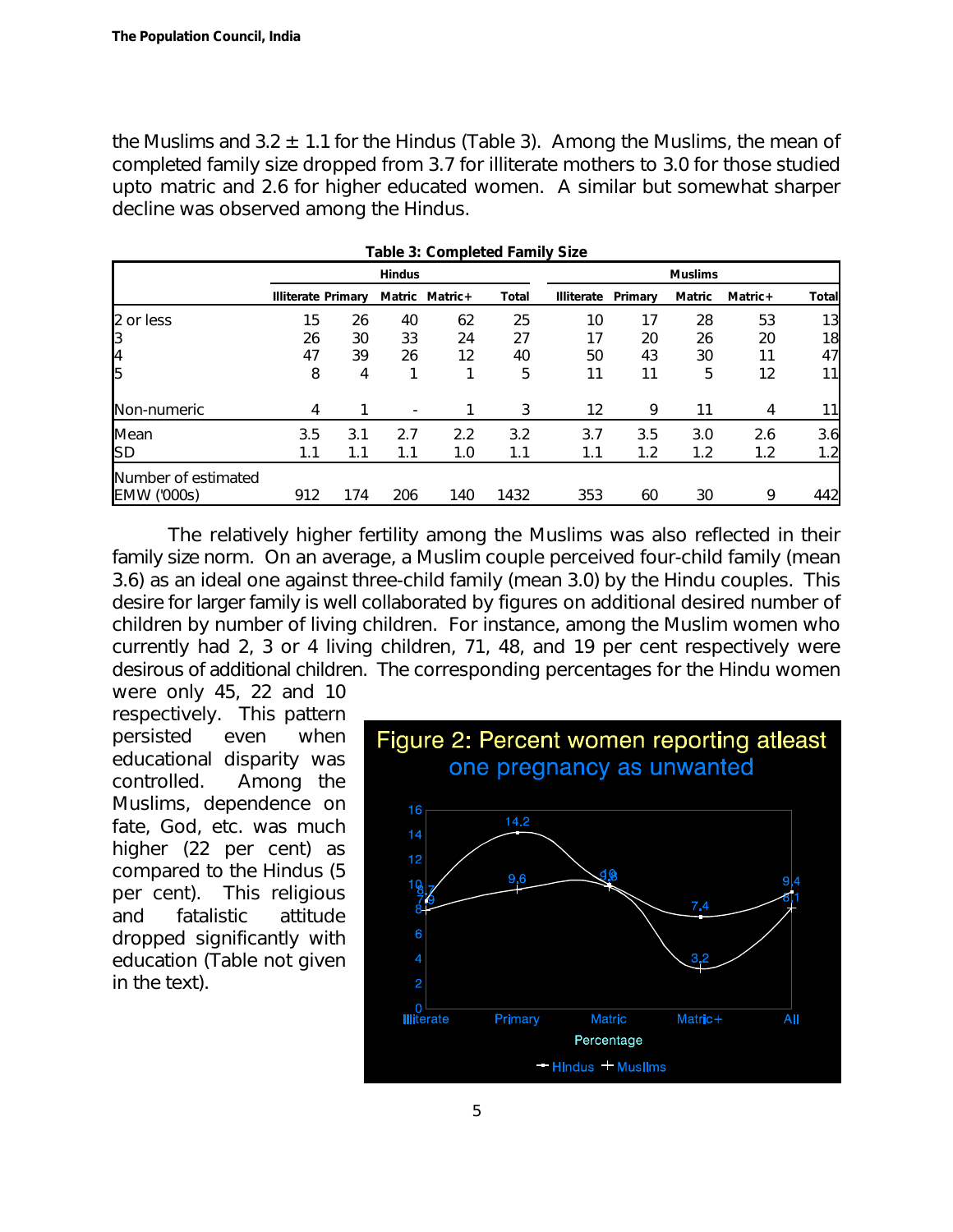### **Unwanted Pregnancy**

Each woman was asked if any of her pregnancy was unplanned or unwanted. 8 per cent of the Muslim and 9 per cent of the Hindu women reported their last pregnancy as unwanted one. At least 4 per cent of the women in both the groups had experienced two or more unplanned pregnancies. The two groups did not differ in their experience of having unwanted pregnancies.

### **Ideal Age at Marriage**

A probing on the ideal age at marriage for girls reveals that both among the Hindus and Muslims, nearly 30 per cent in each group perceived 17 or less years, 18 years and 19 or more years as ideal age for marrying their daughters (see Table 4).

In both the religious groups, a much higher proportion of illiterate women (35 to 40 per cent) perceived 17 years or less as an ideal age of marriage for girls than who had schooling upto matric (7 to 8 per cent) or had education beyond matric (1 to 3 percent).

36.5 per cent Muslim and 45 per cent Hindu women were correctly aware of the age at which a girl can legally marry.

|                     |                   |         | <b>Hindus</b>   |      |              | <b>Muslims</b>            |      |                 |      |              |
|---------------------|-------------------|---------|-----------------|------|--------------|---------------------------|------|-----------------|------|--------------|
|                     | <b>Illiterate</b> | Primary | Matric Matric + |      | <b>Total</b> | <b>Illiterate Primary</b> |      | Matric Matric + |      | <b>Total</b> |
| < 17                | 41                | 18      |                 |      | 29           | 35                        | 25   | 8               | 3    | 32           |
| 18 years            | 29                | 44      | 48              | 40   | 34           | 28                        | 35   | 57              | 48   | 30           |
| $19 +$              | 24                | 36      | 44              | 59   | 32           | 27                        | 36   | 34              | 49   | 29           |
| DК                  | 6                 | 2       |                 | 0    | 5            | 10                        | 4    |                 |      | 9            |
| Average age         | 17.5              | 18.3    | 18.2            | 19.5 | 18.0         | 17.7                      | 17.6 | 16.9            | 19.0 | 18.1         |
| Number of estimated |                   |         |                 |      |              |                           |      |                 |      |              |
| EMW ('000)          | 912               | 174     | 206             | 140  | 1432         | 353                       | 60   | 20              | 9    | 442          |

#### **Table 4: Distribution of Women by Perception of Age at which Girls should Get Married**

# **FAMILY PLANNING**

### **Awareness and Knowledge of Family Planning**

Knowledge of family planning is nearly universal, both among the Muslim (93 per cent) and Hindu (95 per cent) women. They were all aware of at least one modern contraceptive. Even modern spacing family planning methods were known to a substantially high proportion of women in both the groups, though somewhat more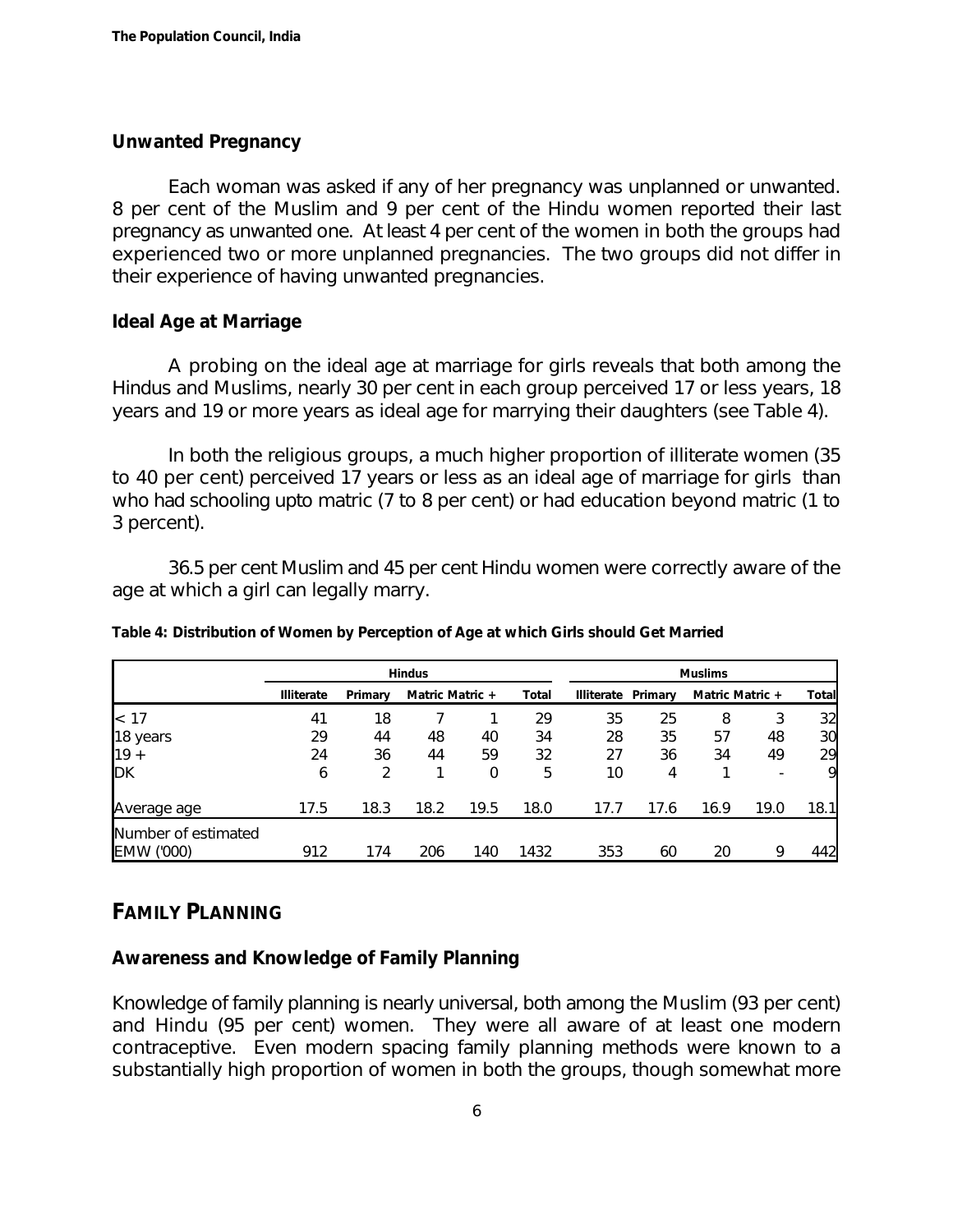among the Hindus (91 per cent) as compared to the Muslims (88 per cent).

|                               |                           |     |               |                   |       |                |    |    | (Percentage)                             |         |
|-------------------------------|---------------------------|-----|---------------|-------------------|-------|----------------|----|----|------------------------------------------|---------|
|                               |                           |     | <b>Hindus</b> |                   |       | <b>Muslims</b> |    |    |                                          |         |
|                               | <b>Illiterate Primary</b> |     |               | Matric Matric $+$ | Total |                |    |    | Illiterate Primary Matric Matric + Total |         |
| % aware of any FP method      | 93                        | 98  | 98            | 99                | 95    | 92             | 97 | 98 | 97                                       | 93      |
| Any modern FP method          | 93                        | 97  | 98            | 99                | 95    | 92             | 97 | 98 | 97                                       | 93      |
| Any modern spacing FP method  | 87                        | 95  | 98            | 98                | 91    | 86             | 94 | 97 | 97                                       | 88      |
| % having correct knowledge of |                           |     |               |                   |       |                |    |    |                                          |         |
| Any modern method             | 83                        | 93  | 94            | 95                | 87    | 77             | 88 | 89 | 91                                       | 79      |
| Any modern spacing method     | 71                        | 86  | 90            | 93                | 77    | 70             | 84 | 86 | 91                                       | 73      |
| Number of currently married   |                           |     |               |                   |       |                |    |    |                                          |         |
| women (`000)                  | 878                       | 170 | 201           | 138               | 1387  | 339            | 57 | 19 |                                          | 8 4 2 3 |

#### **Table 5: Knowledge of Family Planning**

To assess the extent women had correct knowledge about the contraceptives, for each family planning method mentioned by them they were asked to indicate who (male or female) could use that method and how it was administrated or used. 79 per cent of the Muslim women had correct knowledge of at least one modern family planning method. Similarly, 73 per cent had correct knowledge about at least one modern spacing family planning method. The corresponding percentages were somewhat higher for the Hindu women - 87 and 77 respectively (Table 5).

The same pattern was observed for each specific family planning method - a highest proportion of Hindu women had correct knowledge about the method than the Muslim women. The difference was less for pills and condom (4 per cent points) than IUD (8 per cent points) or

tubectomy (13 per cent points).

### **Contraceptive Use**

Contraceptive use among the Muslims is quite low as compared to the Hindus. At the time of survey only 18 per cent of the Muslim women were practising family planning; 13.8 per cent were using modern methods and 4.2 per cent traditional methods (Figure 3). Corresponding figures for the

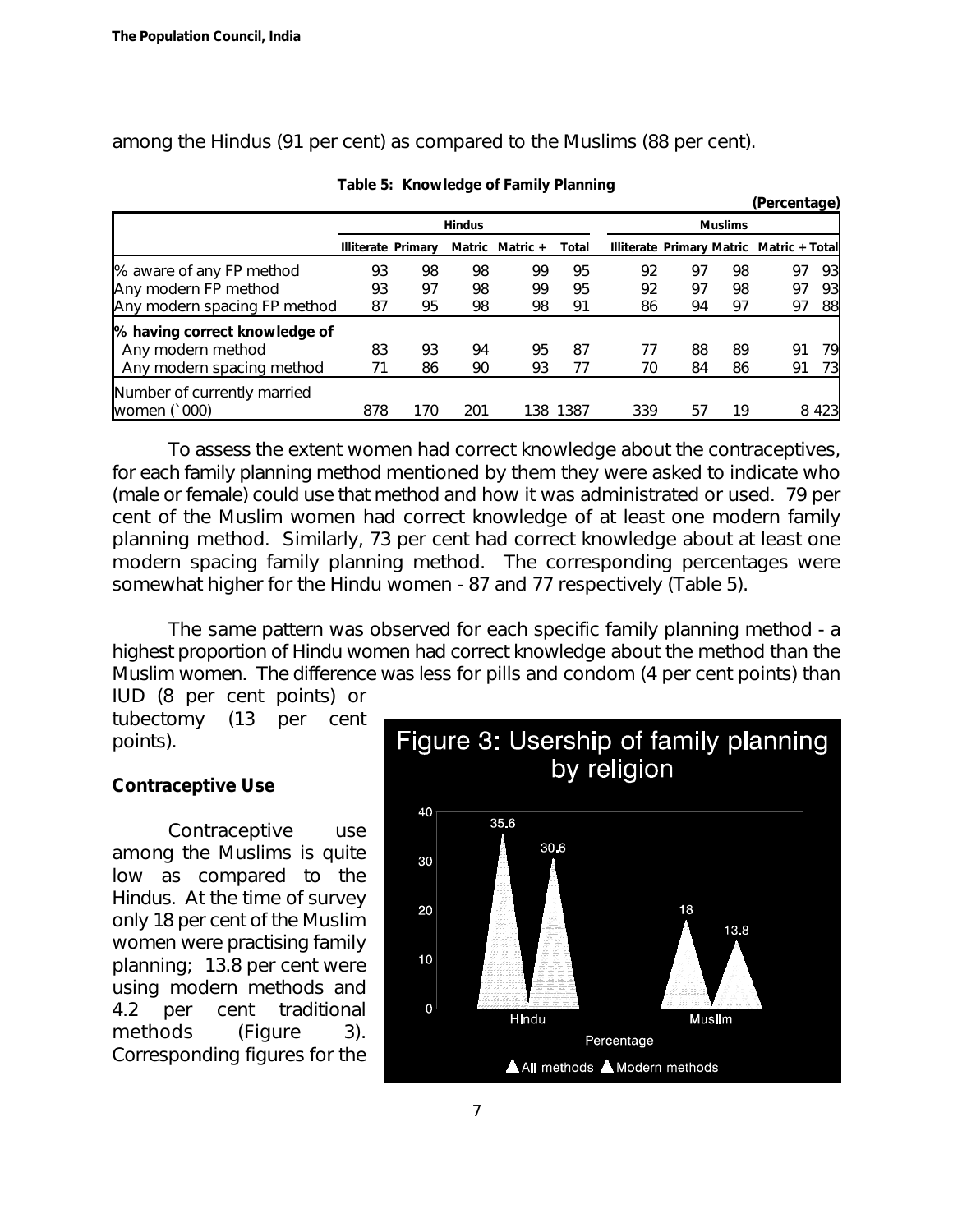Hindus were 36; 31 per cent using modern contraceptives and 5 per cent traditional methods. Preference for contraceptive methods also significantly differed in the two religious groups. While among the Hindus, sterilization was the most preferred method, condom was more used among the Muslims (Table 6). Acceptability of oral contraceptive pill was also more among the Muslim women than the Hindus. This suggests that to increase contraception among the Muslims, promotion of non-terminal methods, particularly condom and oral pills may yields better result than the usual program emphasis on sterilization.

Analysis shows a positive relationship between education and the level of current use of contraception. Differentials in contraceptive use by education are more evident between illiterate Muslim women (16 per cent) and those who had schooling upto matric and above (35 per cent). Marked differences are also observed in the use of pills and condom between the illiterate and literate groups (Table 6).

| rable 6. Osership or Farnity Flaming iveu iou |                   |         |                   |            |       |                   |         |      |                   |                  |  |
|-----------------------------------------------|-------------------|---------|-------------------|------------|-------|-------------------|---------|------|-------------------|------------------|--|
|                                               |                   |         | <b>Hindus</b>     |            |       | <b>Muslims</b>    |         |      |                   |                  |  |
|                                               | <b>Illiterate</b> | Primary | Matric Matric $+$ |            | Total | <b>Illiterate</b> | Primary |      | Matric Matric $+$ | Total            |  |
| All methods                                   | 27.6              | 42.3    | 48.5              | 59.5       | 35.6  | 15.7              | 23.2    | 35.0 | 35.0              | 18.0             |  |
| Any modern method                             | 23.1              | 36.6    | 42.9              | 51.8       | 30.6  | 11.8              | 17.1    | 32.1 | 28.8              | 13.8             |  |
| Sterilization                                 | 16.9              | 25.2    | 24.5              | 20.6       | 19.4  | 3.8               | 4.5     | 10.3 |                   | 4.1              |  |
| IUD                                           | 1.0               | 3.0     | 4.7               | 6.7        | 2.4   | 0.9               |         | 3.0  | 1.3               | 1.1              |  |
| Pills                                         | 2.1               | 2.7     |                   | 3.54.919.6 | 2.7   | 2.3               | 2.4     | 5.4  | 13.9              | 2.7 <sub>l</sub> |  |
| Condom                                        | 3.1               | 5.7     | 10.2              |            | 6.1   | 4.8               | 8.5     | 13.6 | 13.6              | 5.9              |  |
| Number of currently                           |                   |         |                   |            |       |                   |         |      |                   |                  |  |
| married women (`000)                          | 878               | 170     | 201               | 138        | 1387  | 339               | 57      | 19   | 8                 | 423              |  |

#### **Table 6: Usership of Family Planning Method**

Religious differential in contraceptive use persists even after controlling education, and age of the women which in a way is also a proxy variable for number of living children. However, two important points need to be noted. One, the differential in contraceptive use between the two religious groups reduces substantially with the increase in education. For instance, in the 25-34 age group, 55 per cent of the Muslim couples having schooling more than matric were practising family planning. The corresponding figure for Hindu couples was 67 per cent (Table 7).

Another point which needs to be underlined is the fact that the differential between the two religious groups is much more in the older age group 25-34 and 35+ than the younger age group (24 years or less). This may indicate that the younger couples among the Muslims are more prone to contraception than the older generation.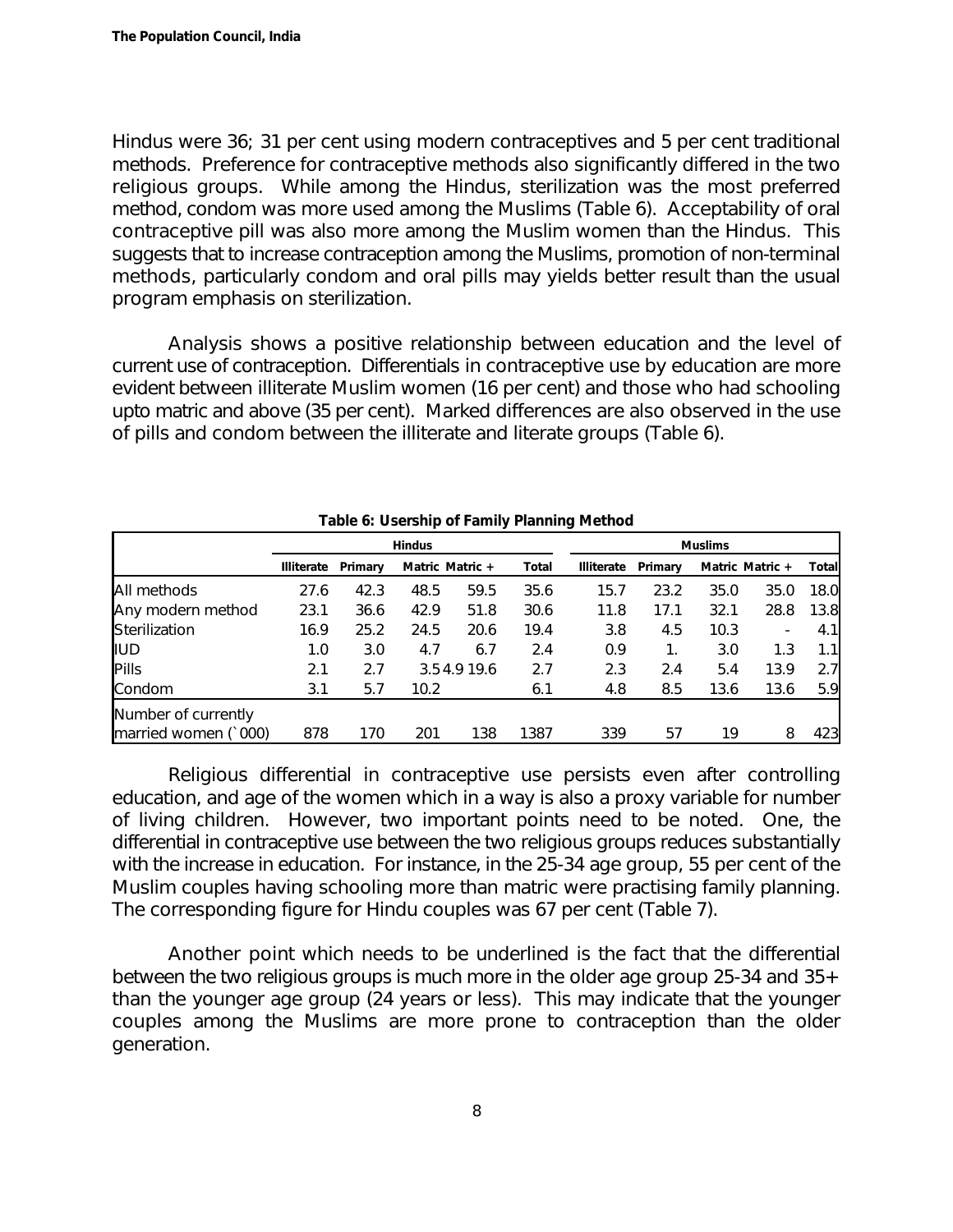|       |                    |     | <b>Hindus</b> |                   |       | <b>MuslimS</b>            |    |    |                |       |  |  |
|-------|--------------------|-----|---------------|-------------------|-------|---------------------------|----|----|----------------|-------|--|--|
|       | Illiterate Primary |     |               | Matric Matric $+$ | Total | <b>Illiterate Primary</b> |    |    | Matric Matric+ | Total |  |  |
| < 24  |                    | 1 Q | 25            | 43                | 18    |                           | 15 |    |                |       |  |  |
| 25-34 | 33                 | 52  | 65            |                   | 44    | 22                        | 32 | 49 | 55             | 26    |  |  |
| $35+$ | 42                 |     | 76            |                   |       |                           | 38 | 49 | 28             | 24    |  |  |

**Table 7: Current FP Usership by Age of Women**

Figure 4 shows a positive association between the number of living children and contraceptive use. Contraceptive use steadily increases from 3 per cent among the Muslim women who had no living children to 23 per cent for the women with four or more living children. The same pattern is evident for the Hindu women as well where it increases from 5 per cent for women with no child to 46 per cent for women with four or more living children. Except in the case of a childless couple, at all levels of family formation, the usership among the Hindus is two to three times higher than the Muslims.

# **Source of Supply of Contraception**

Two-thirds of the sterilizations and slightly more than half of the IUD insertions were done in primary health centres and



# Figure 5: Percent of current users utilizing public clinics as source of service

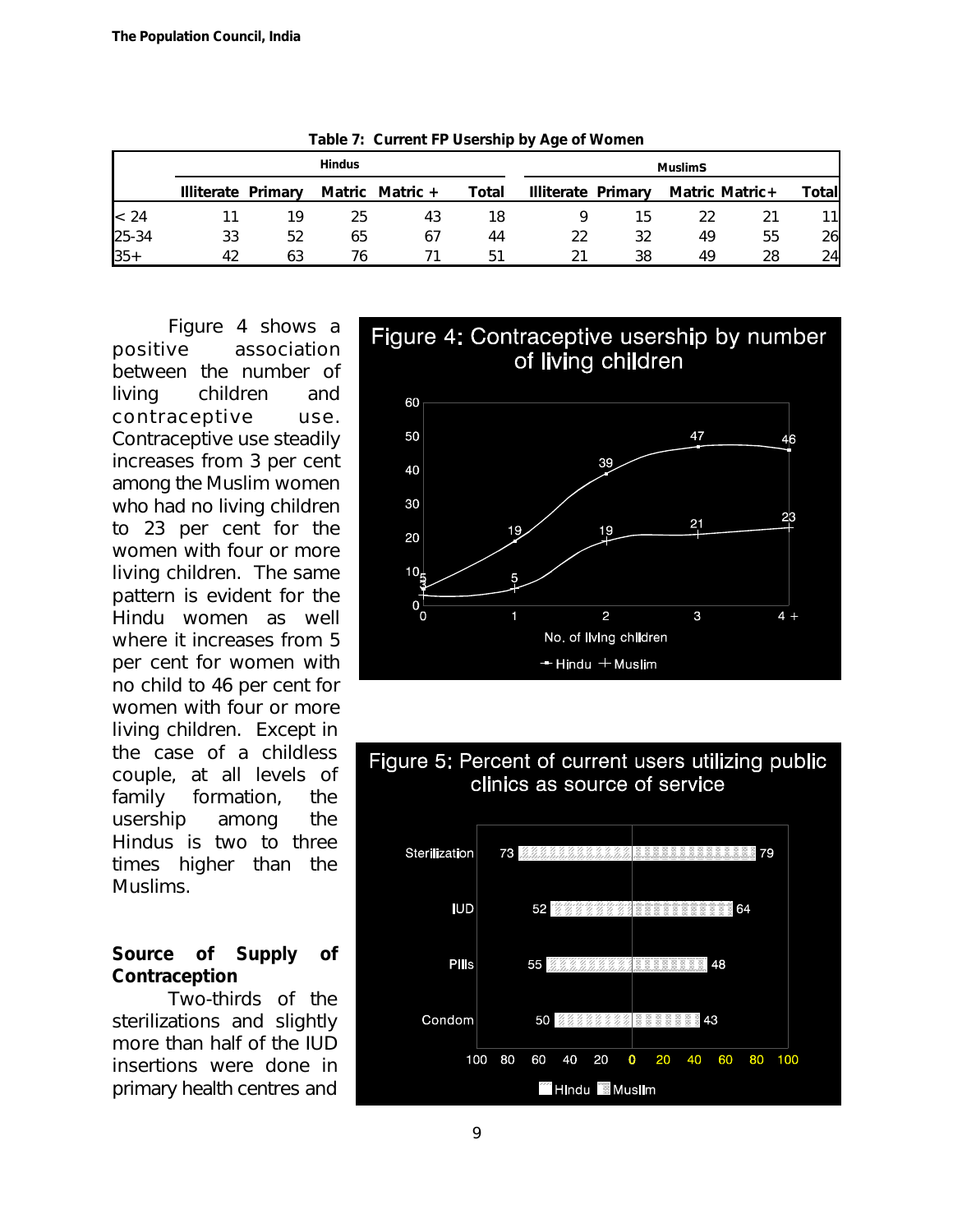other government institutions (Figure 5). However, in case of non-terminal methods (pills & condom) less than half were depending on government sources. A comparison of the sources of supplies among the two religious groups shows that for clinical methods a higher proportion of Muslims (64-79 per cent) depended on public clinics than Hindus (52-73 per cent). In case of non-clinical methods, however, Muslim's dependence on government's clinics was much less (43-48 percent) than Hindus (50-55 per cent). This indicates that in provision of contraceptive, particularly the non-clinical methods, private facilities and other outlets are playing a significant role. Perhaps more members of Muslim community could be reached by increasing contraceptive availability from private facilities through social marketing and using CBD approach.

## **Levels of Unmet Need**

Unmet need for family planning is defined as the proportion of couples who wish to delay or avoid next pregnancy but still are not using any contraceptives. All currently non-pregnant eligible women who wished to delay their next birth by two or more years and were yet not practising contraception are grouped as unmet need for spacing. Similarly, those who wanted no more children and were yet not using any FP method are grouped as unmet need for limiting childbearing. The total unmet need among the Muslim women is much higher (56 per cent) than the Hindus (42 per cent). The unmet needs for spacing and stopping child bearing for the two religious groups were estimated to be 24 and 32 for Muslims against 17 and 25 per cent for Hindus. The differential in unmet need between the two communities persists even after controlling their educational level (Table 8).

The unmet need for family planning was negatively associated with the level of education of the women. Illiterate and less educated women had expressed much higher level of unmet need of family planning as compared to the more educated women. Conversely, percentage of contraceptive demand satisfied increased from 17 per cent for the illiterate Muslim women to 49 per cent for women with schooling more than matric. The corresponding figures were much higher among Hindus (32 and 67 per cent respectively).

`Opposition from husband or other family members' (10 per cent) and `use of contraception is against religion' (38 per cent) were the main reasons for unmet need among the Muslims. Fear of operation/failure/side effects and disliking of the existing methods were mentioned by another 5 to 6 per cent of the women as reasons for not using contraceptive.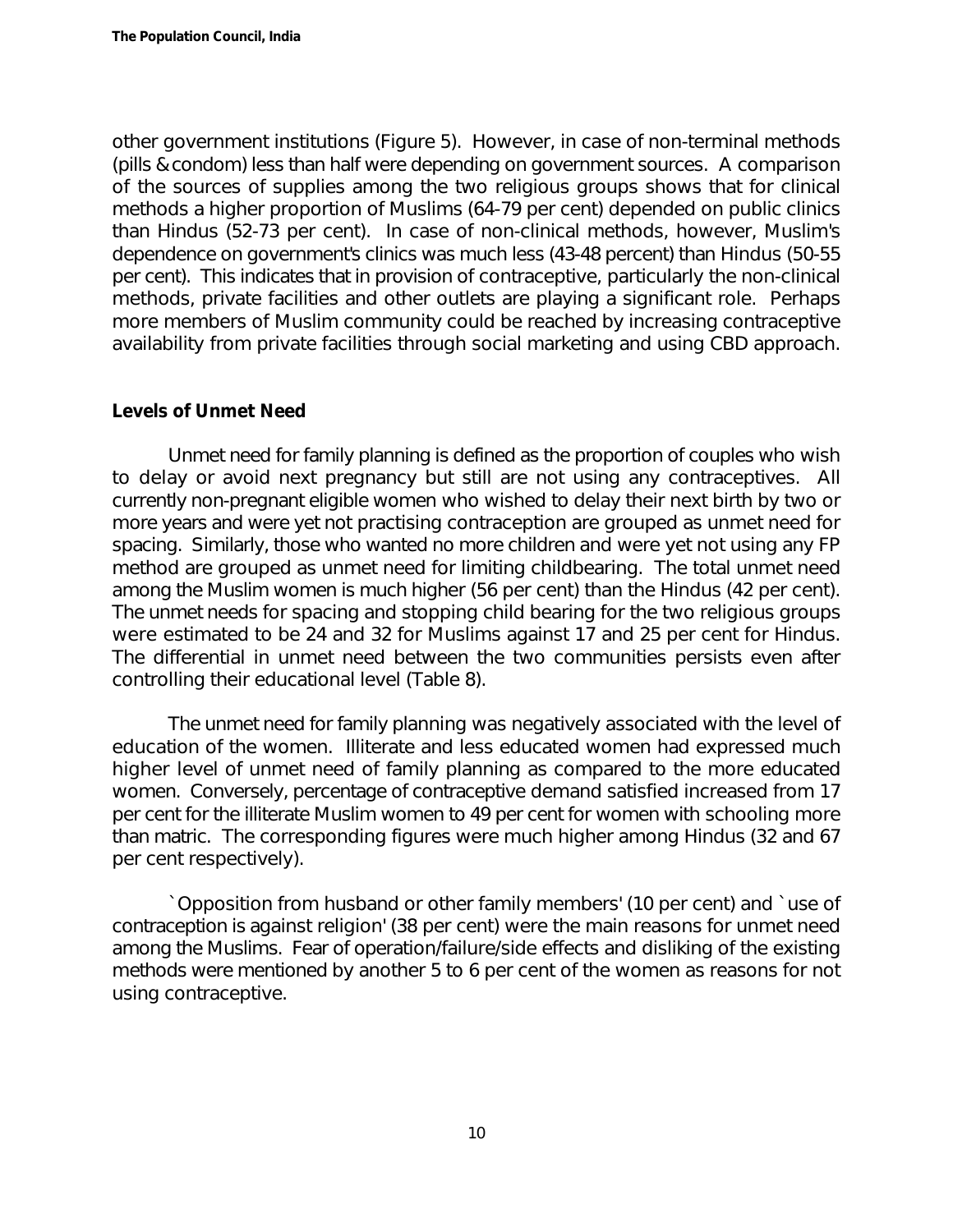|                   |           |                   |       | <b>Hindus</b>                                                                  |              |      |    | <b>Muslims</b> |    |                                                           |    |                             |         |
|-------------------|-----------|-------------------|-------|--------------------------------------------------------------------------------|--------------|------|----|----------------|----|-----------------------------------------------------------|----|-----------------------------|---------|
|                   |           | <b>Unmet need</b> |       | <b>Unmet need</b><br>% of<br>Estimated<br>Total<br>demand contrace CMW (000's) |              |      |    |                |    | <b>Total</b><br>demand<br>contrace-<br><b>of</b><br>ptive |    | % of Estimate<br><b>CMW</b> |         |
|                   | Spac-Limi | ing t-ing         | Total | οf<br>contrace demand<br>-ptive                                                | ptive<br>met |      |    | ing t-ing      |    | Spac- Limi Total contrace<br>ptives                       |    | demand<br>met               | (000's) |
| <b>Illiterate</b> | 20        | 29                | 48    | 71                                                                             | 32           | 878  | 24 | 35             | 59 | 71                                                        | 17 | 339                         |         |
| Primary           | 16        | 22                | 39    | 76                                                                             | 49           | 170  | 22 | 24             | 46 | 63                                                        | 27 | 57                          |         |
| Matric            | 15        | 16                | 30    | 73                                                                             | 59           | 201  | 22 | 21             | 43 | 75                                                        | 43 | 19                          |         |
| Matric $+$        | 8         | 18                | 26    | 78                                                                             | 67           | 138  | 17 | 13             | 30 | 59                                                        | 49 | 8                           |         |
| All (%)           |           | 25                | 42    | 73                                                                             |              | 1387 | 24 | 32             | 56 | 70                                                        |    | 423                         |         |

|  |  | Table 8: Levels of Unmet Needs by Religion |
|--|--|--------------------------------------------|
|  |  |                                            |

# **HINDRANCES TO THE ACCEPTANCE OF FAMILY PLANNING**

## **Access to Information**

In a traditional society like rural Uttar Pradesh, the main sources of information about sexuality and family planning include: mass media, husband, friends and other peer groups. However, data on exposure of women to mass media and husband-wife communication on desired family size show that the Muslim women have less access to information than the Hindu women (Table 9). For instance, overall 64 per cent of the Muslim women were not exposed to any mass media viz., newspaper, radio, TV and cinema as against around half of the Hindu women. In both the religious groups, exposure of the women to various mass media is positively associated with their level of education. For instance, only 29 per cent of the illiterate Muslim women were exposed to at least one media as against 88 per cent of those who had studied upto matric and above.

| Table 9: Exposure to Mass Media                                    |                               |     |                   |     |              |                   |                |    |                       |    |  |  |
|--------------------------------------------------------------------|-------------------------------|-----|-------------------|-----|--------------|-------------------|----------------|----|-----------------------|----|--|--|
|                                                                    |                               |     | <b>Hindus</b>     |     |              |                   | <b>Muslims</b> |    |                       |    |  |  |
|                                                                    | <b>Illiterat Primary</b><br>е |     | Matric Matric $+$ |     | <b>Total</b> | <b>Illiterate</b> | Primary        |    | Matric Matric + Total |    |  |  |
| % women exposed to at<br>least one media                           | 35                            | 66  | 83                | 95  | 51           | 29                | 53             | 85 | 88                    | 36 |  |  |
| % respondents discussed<br>desired family size with<br>the husband | 54                            | 70  | 82                | 92  | 64           | 46                | 56             | 67 | 82                    | 49 |  |  |
| Number of currently<br>married women                               | 878                           | 170 | 201               | 138 | 1387         | 339               | 57             | 19 | 8                     |    |  |  |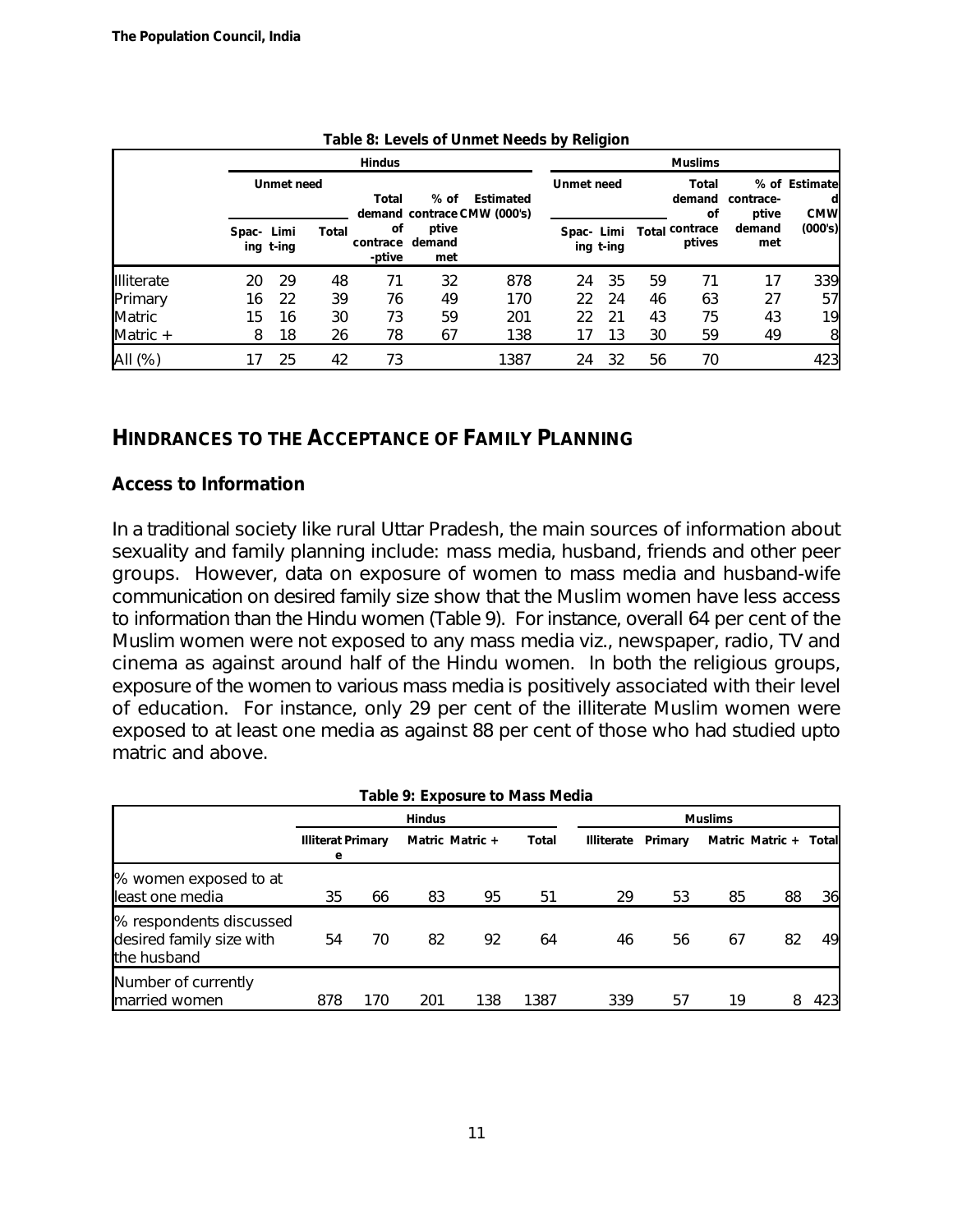Similarly, the extent of husband-wife communication about desired family size is lower among the Muslims as compared to the Hindus. Half of the Muslim couples and one-third of the Hindu women had never discussed with their spouse about the number of children they should have.

As expected, the inter-spouse communication is also positively associated with the educational level of the women (Table 9). A comparison of the two religious groups further shows that the impact of education on husband-wife communication is much sharper and steeper among the Hindus as compared to the Muslims. This could be because the Muslims, who are socially and economically more backward than the Hindus, hold their traditional values more strongly than Hindus.

## **Attitude of Couples Toward FP**

An analysis of the women's own attitude towards family planning and their perception about their husband's attitude on the subject shows that in only 57 per cent of the cases among the Muslims as compared to 82 per cent among the Hindus, both husband and wife approved family planning (Table 10). Among the total Muslim women 69 per cent approved, 18 per cent disapproved and 13 per cent were uncertain whether contraception should be approved. The corresponding percentages for the Hindu women were 85, 6 and 9 respectively.

The percentage of women reporting disapproval of contraception by their husbands was much higher (23 per cent) among the Muslims than among the Hindus (6 per cent).

|                | H-W both<br>approve | W approves<br>H disapproves | W disapproves H<br>approves | H-W both<br>disapprove | W unsure<br>H approves | W unsure<br>H disapproves |
|----------------|---------------------|-----------------------------|-----------------------------|------------------------|------------------------|---------------------------|
| <b>Hindus</b>  |                     |                             |                             |                        |                        |                           |
| <b>Muslims</b> |                     | 1. 2                        |                             |                        |                        |                           |

#### **Table 10: Attitude of Couples Towards Family Planning**

 $H = H$ usband  $W = W$ ife

# **Contact with the Family Welfare Program and Quality of the Services Offered**

**Level of contact with the FW program:** According to the government norm an ANM who caters to approximately 5,000 population, is expected to visit each household in her work area at least once in two months. The frequency of providers contact with the perspective clients, particularly during post-partum period, quality of such interaction and details of information provided about various contraceptive methods are important elements of quality of services. They play a significant role in the acceptance and continuation of contraception as well as utilization of health services.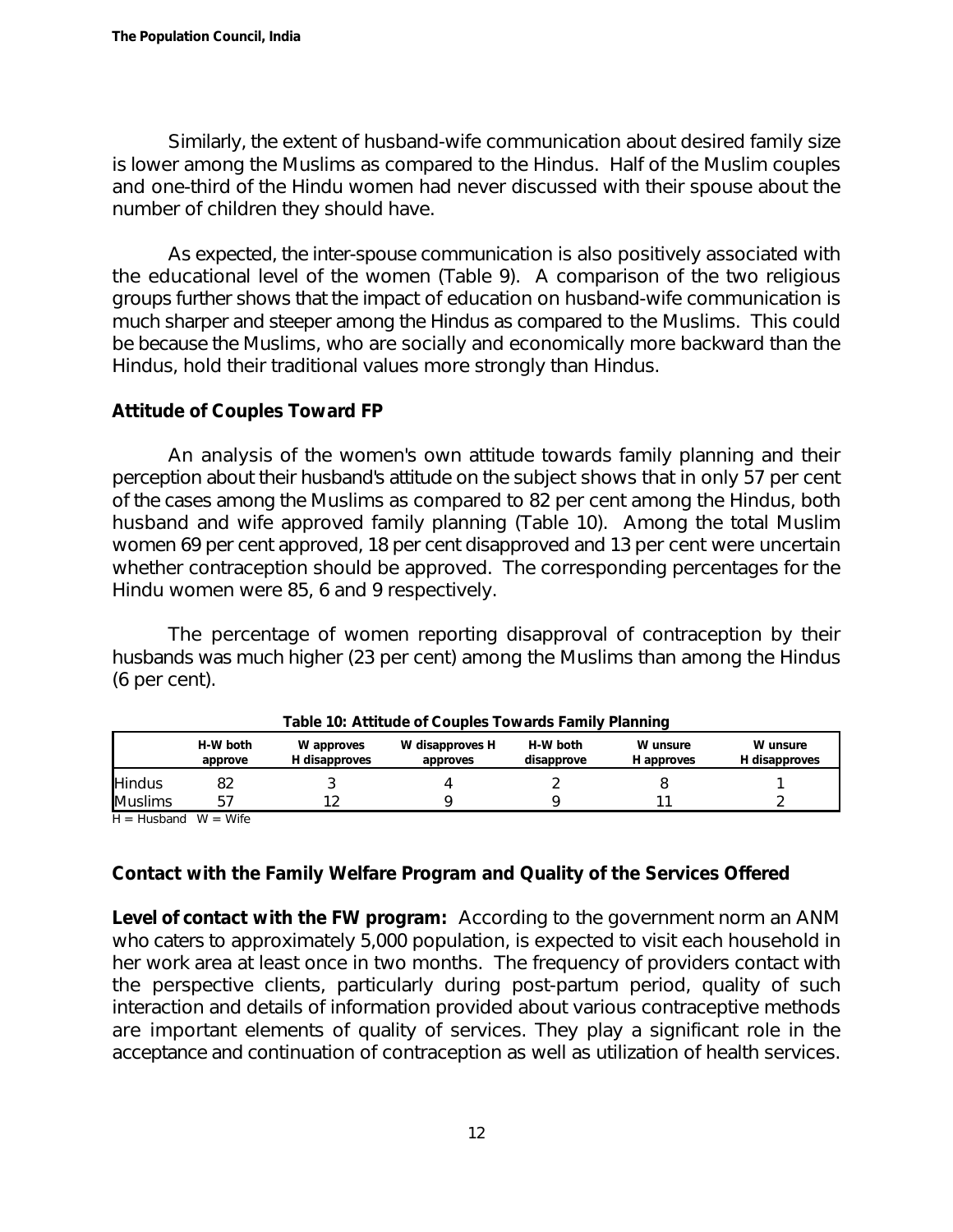| <b>Table TITE ORDIN'T FOVIGOL OOITIGOL DUITING O INTOITING TITOL TO INTERVIEW</b> |               |                |  |  |  |  |  |  |  |
|-----------------------------------------------------------------------------------|---------------|----------------|--|--|--|--|--|--|--|
|                                                                                   | <b>Hindus</b> | <b>Muslims</b> |  |  |  |  |  |  |  |
| % of the women visited by the PHC/SC staff                                        |               | 1 O I          |  |  |  |  |  |  |  |
| % of the women who themselves visited the PHC/SC staff                            |               | 16             |  |  |  |  |  |  |  |
| Total contact between the women and the PHC/SC staff                              | 24            | 23             |  |  |  |  |  |  |  |
| Number of currently married women (`000s)                                         | 1387          |                |  |  |  |  |  |  |  |

| Table 11: Client-Provider Contact During 3 Months Prior to Interview |
|----------------------------------------------------------------------|
|----------------------------------------------------------------------|

The analysis reveals that only around 10 per cent of the women both among the Muslims and the Hindus were visited by the PHC/SC workers during the three months period prior to survey. Further, about 16-17 per cent of the women had themselves contacted the health workers for various purposes. Even after taking both of these types of contacts together, at the most about one-fourth of the currently married Muslim and Hindu women had any contact with the health workers during the last 3 months. This shows an extremely poor level of contact between the beneficiaries and the program.

**Choice of Contraceptive:** The most common methods mentioned by the workers to the Muslim women were pills and tubectomy (65-66 per cent), while condom and IUDs were mentioned to only 56-57 per cent of the women. Another around 19 per cent of the Muslim women were told about safe period and 4 per cent about withdrawal. Sterilization was more (76 per cent) mentioned to the Hindu women while a lesser proportion of the Hindu women as compared to the Muslims were informed about the non-terminal FP methods (Table 12). It indicates that the family planning workers offered more choices of contraceptives to the Muslims than to Hindus perhaps, because of the general perception that Muslims are less prone to accept sterilization.

Further probing on quality of counselling revealed that only a small proportion of the women, both among Muslims and Hindus were informed both about the advantages and possible side effects of the contraceptives. While this shows a poor quality of counselling on the part of family planning workers, it does not show any differential in their approach by religion. Analysis by education level of the women shows that illiterate and less educated women were informed more about advantages and disadvantages of sterilization and condom while other spacing methods were more emphasized to the better educated women.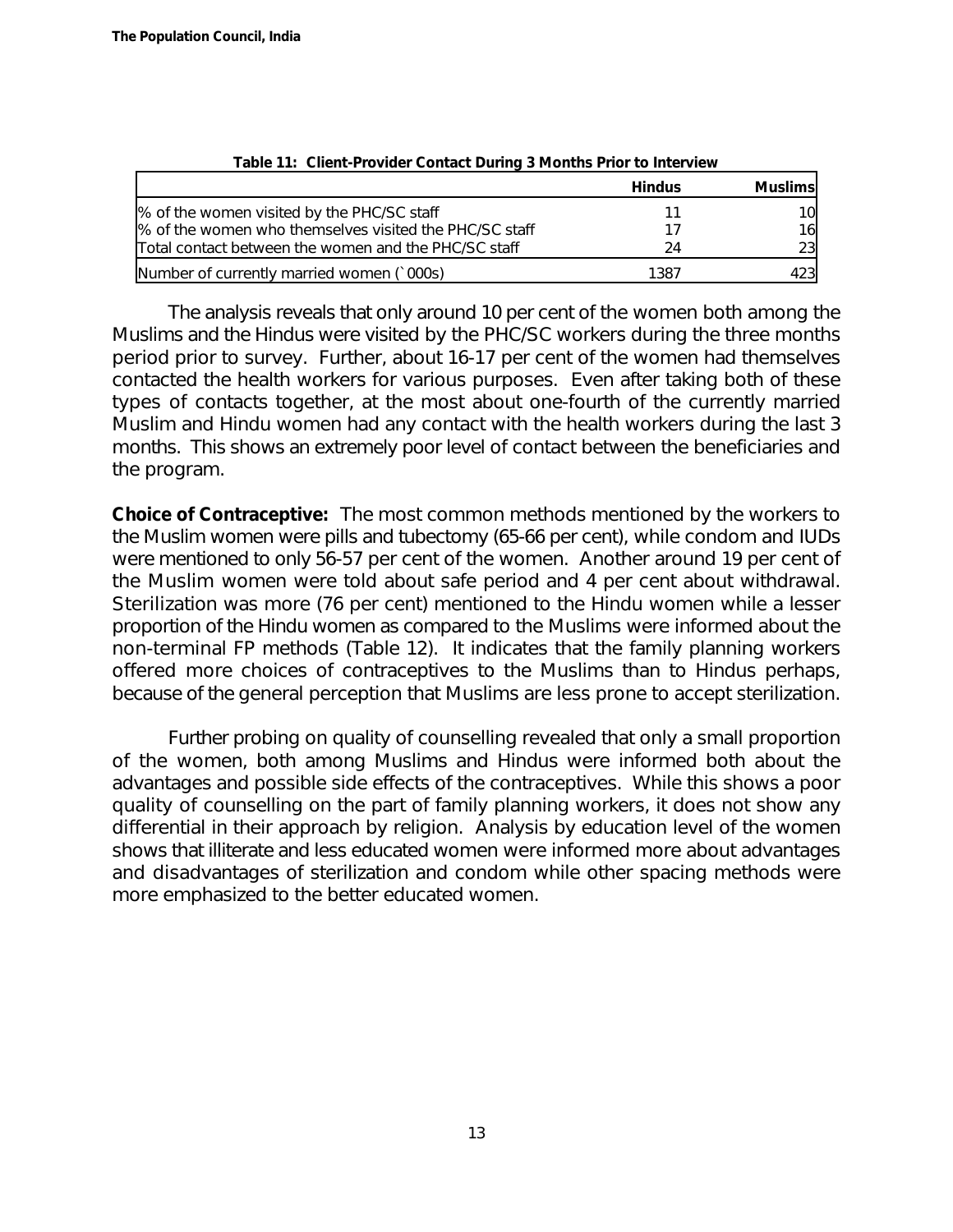|                                                                                           |     | Percentage            |
|-------------------------------------------------------------------------------------------|-----|-----------------------|
|                                                                                           |     | <b>Hindus Muslims</b> |
| % reported FP method mentioned by the health worker *                                     |     |                       |
| Sterilization                                                                             | 76  | 65                    |
| <b>IUD</b>                                                                                | 46  | 56                    |
| Pills                                                                                     | 50  | 66                    |
| Condom                                                                                    | 40  | 57                    |
| Withdrawal                                                                                | 5   |                       |
| Safe period                                                                               | 11  | 19                    |
| Per cent women informed about both advantages and                                         |     |                       |
| disadvantages of the methods*                                                             | 22  | 18                    |
| Sterilization                                                                             | 14  | 15                    |
| <b>IUD</b>                                                                                | 13  | 19                    |
| Pills                                                                                     | 9   | 11                    |
| Condom                                                                                    |     |                       |
| Withdrawal                                                                                | 1   |                       |
| Safe period                                                                               |     |                       |
| Number of women reporting PHC/SC staff visit (`000)                                       | 188 | 49                    |
| % of the users visited by the health worker within one<br>month of FP adoption **         | 11  | 4                     |
| % of the users told about type of precautions to be taken<br>after adopting the method ** | 68  | 50                    |
| % of the users told about when to make revisit**                                          | 41  | 26                    |
| Estimated number of current FP users ('000)                                               | 494 | 76                    |

**Table 12: Quality of Counselling and Follow up Visit after FP Adoption**

\* Base is those who were visited. \*\* Base is number of current users.

**Advice to Acceptors on Precaution and Revisit to Clinic:** One-half of the Muslim acceptors as against 68 per cent of the Hindu acceptors informed that they were told about the precautions to be taken after adopting the method. Similarly, only one-fourth of the Muslim women who were currently using contraceptive were told about when to make a revisit as compared to 41 per cent of their Hindu counterparts. More qualitative research studies using in-depth case studies and participant observations during actual delivery of services are required to look into the differential behaviour and counselling pattern of the providers with the women from different communities. It is possible that the providers felt more comfortable with their Hindu clients than the Muslims and hence were able to give them more time and complete information.

**Follow-up visit by the workers:** As in the case of home visit, follow up visits by the workers to family planning acceptors is also very low. Only around 4 per cent of the Muslim acceptors and 11 per cent of the Hindu acceptors were visited by a worker within one month of the acceptance of contraception.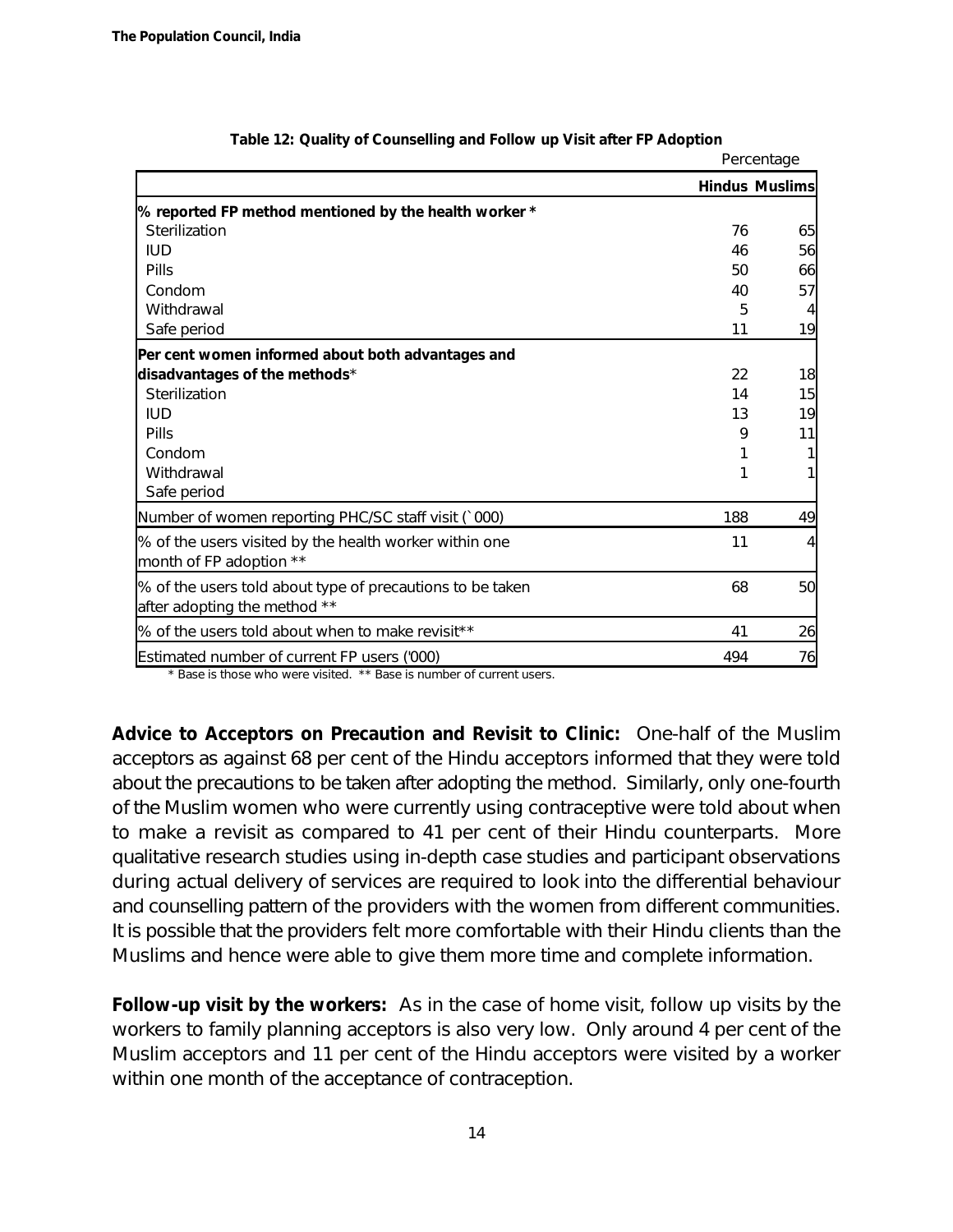The study thus show that though frequency of contact of the women with the family welfare workers was equally poor in both the communities, the quality of services provided to Hindu women was relatively better than that to Muslim women.

# **MATERNAL AND CHILD HEALTH MCH CARE**

**Antenatal Care:** The study shows that in general a lower proportion of the Muslim women had received antenatal care than the Hindu women. For instance, only 47 per cent of the Muslim women who had conceived during the last two years had received tetanus toxoid (TT) injection and even less (23 per cent) were provided with iron and folic acid tablets. The corresponding figures for the Hindu women were 56 and 35 per cent respectively.

Further analysis by controlling educational level of women shows that it has major impact on availing antenatal services. For instance, only 43 per cent of the illiterate Muslim women as compared to 70 per cent of the educated mothers (matric and above) had received TT injection. Similarly, 21 per cent illiterate women as against 67 per cent educated women had received iron and folic acid tablets. A similar pattern was observed among the Hindu women as well.

**Place of Delivery and Assistance during Delivery:** Majority of the mothers, more than 94 per cent Muslims and 87 per cent Hindus, delivered at home. Only 2-4 per cent among both the religious groups used public sources during delivery in the last two years.

Level of education has direct bearing on institutional delivery. Only 4 per cent of illiterate Muslim women had institutional deliveries as compared to 27 per cent of women who studied upto matric and 57 per cent of women with higher level of education. A similar trend was observed among Hindus where the corresponding figures were 4, 26 and 61 respectively.

Only 23 per cent of the delivery among the Muslim women and 27 per cent of those of Hindu women were assisted by a doctor, a nurse or a trained dai. Again, education level of mothers had a significant effect on assistance sought during delivery. Only 20 per cent of illiterate mothers against 68 per cent of women who had studied upto matric and 50 per cent of women who had studied beyond matric reported their delivery to have been assisted by a trained person. A similar trend was also observed among their Hindu counterparts with the corresponding figures as 18,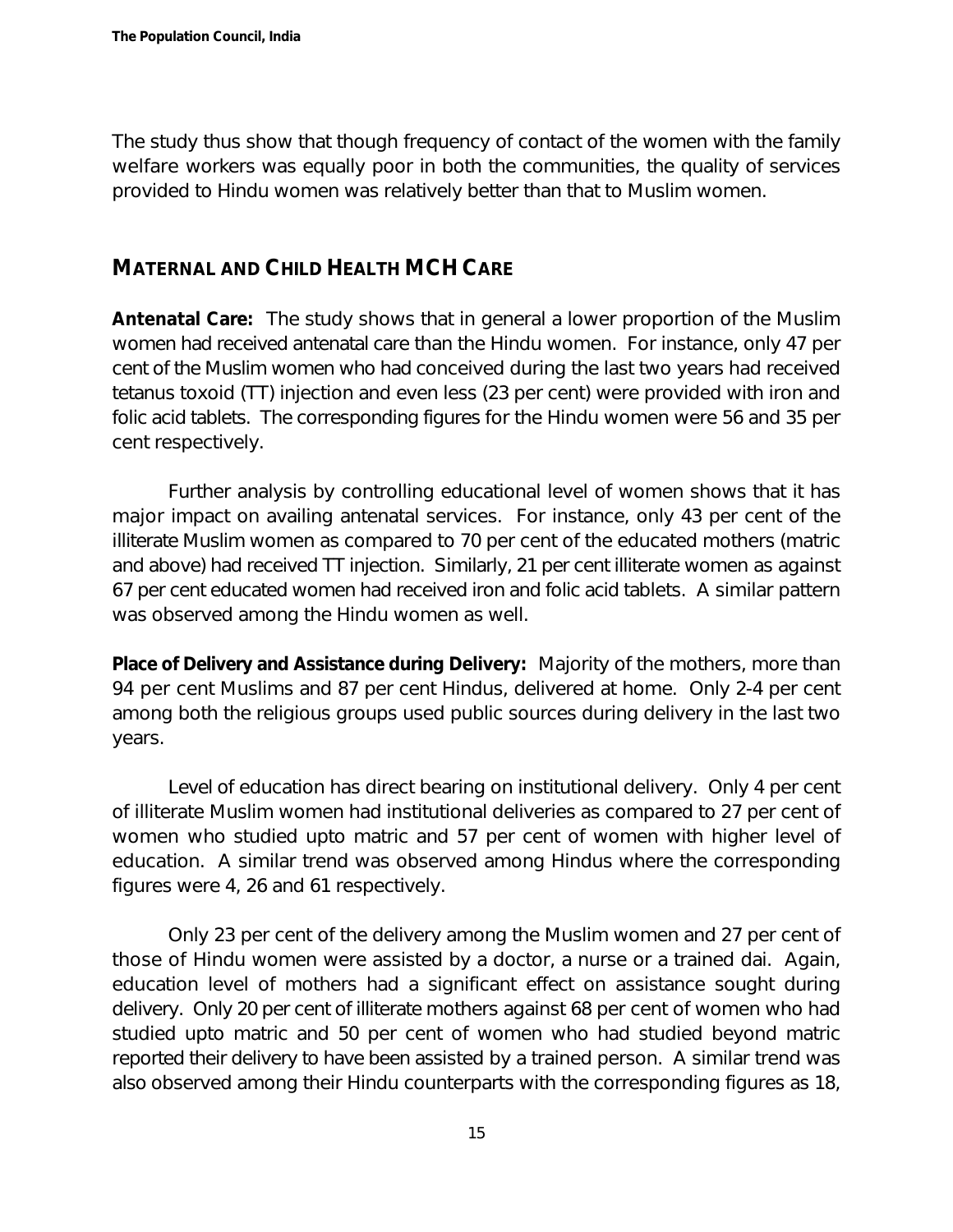44 and 70 per cent respectively.

| rable 13: MCH Care Received                                             |                   |                |               |         |       |                                   |    |    |    |              |
|-------------------------------------------------------------------------|-------------------|----------------|---------------|---------|-------|-----------------------------------|----|----|----|--------------|
|                                                                         |                   | <b>MuslimS</b> |               |         |       |                                   |    |    |    |              |
|                                                                         | <b>Illiterate</b> | Primary        | <b>Matric</b> | Matric+ | Total | Illiterate Primary Matric Matric+ |    |    |    | <b>Total</b> |
| Per cent received TT<br>injection                                       | 48                | 67             | 73            | 84      | 56    | 43                                | 60 | 71 | 77 | 47           |
| Per cent received Iron<br>and Folic Acid tablets                        | 27                | 38             | 55            | 74      | 35    | 21                                | 24 | 53 | 67 | 23           |
| <b>Estimated number of</b><br>women pregnant in last<br>2 years (`000s) | 433               | 73             | 87            | 50      | 643   | 206                               | 36 | 9  | 3  | 254          |
| % of delivery assisted by<br>a trained person                           | 18                | 31             | 44            | 70      | 27    | 20                                | 24 | 68 | 50 | 23           |
| Contact with the PHC/SC<br>worker within 2 months<br>of delivery        | 15                | 18             | 15            | 20      | 15    | 10                                | 11 | 10 | 10 | 10           |
| Estimated number of<br>women delivered in last<br>2 years (`000s)       | 429               | 72             | 86            | 50      | 637   | 204                               | 36 | 9  | 3  | 252          |

**Table 13: MCH Care Received**

**Post Partum Contact with Health Workers:** The study shows a very low level of contact of women who had delivered during last two years with the grassroot health workers even during post-natal period (2 months of delivery), the period when the women require various health services and advice on contraception. Only 5-7 per cent of the women in both the religious groups who delivered in the last two years were visited by PHC/SC workers within two months of delivery while only 8 to 11 per cent women sought assistance from the health workers during their post-partum period.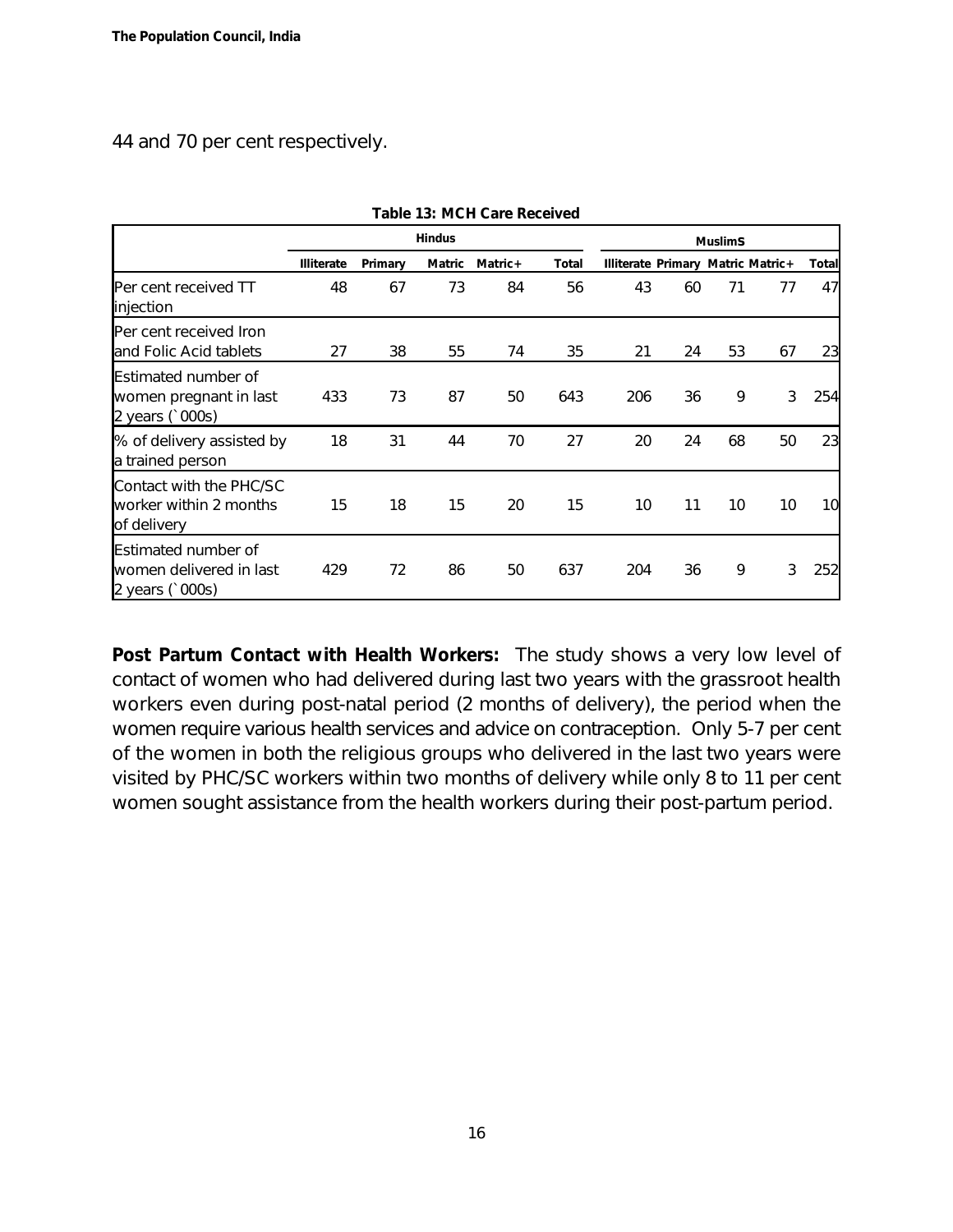As Table 13 shows, only 10 per cent of the Muslim women and 15 per cent of Hindu women had any contact (worker visited the women or women visited the worker) with the health worker during post-partum period. The situation does not change with improvement in educational level of the women. The same pattern persisted among the Hindu women as well.

The study thus shows that though

# Figure 6: Complete immunization coverage of children (12-23 months) by religion



utilization of pre- and post- natal care was poor in both the communities, the Hindu women were slightly better served than the Muslim women.

# **Immunization Status of Children 12-23 months**

Figure 6 shows immunization status of children aged 12-23 months, the age by which they should be fully vaccinated. Complete immunization coverage for children is only 20 per cent among Muslims against 34 per cent among Hindus. The percentage of children who had not received any vaccine is also higher (48 per cent) among Muslims than the Hindu children (30 per cent). Except BCG and the first dose of polio and DPT vaccines received by 37 to 48 per cent of Muslim children, all the other doses of any vaccine were received by less than one-third of the children. As against this, 57 to 65 per cent of the Hindu children had received BCG and first dose of polio and DPT vaccines while 40 to 50 per cent had received higher order doses of the vaccines.

**Table 14: Immunization Coverage of Children (12-23 months) by Religion and Education of Mother**

|                       |                    |    | Hindus |                |       | <b>Muslims</b>     |  |    |                          |        |
|-----------------------|--------------------|----|--------|----------------|-------|--------------------|--|----|--------------------------|--------|
|                       | Illiterate Primary |    |        | Matric Matric+ | Total | Illiterate Primary |  |    | Matric Matric+           | Totall |
| Complete immunization | 26                 | 40 |        | 67             |       |                    |  |    | 100                      | 20     |
| No immunization       | 38                 | 26 |        |                |       | 50                 |  | 35 | $\overline{\phantom{0}}$ | 48     |

Mother's literacy level has a definite influence on complete coverage of children both among the Hindus and the Muslims. For instance, the complete coverage for children of illiterate Muslim mothers was 17 per cent as compared to 39 per cent for children of mothers studied upto matric. Among Hindus, the corresponding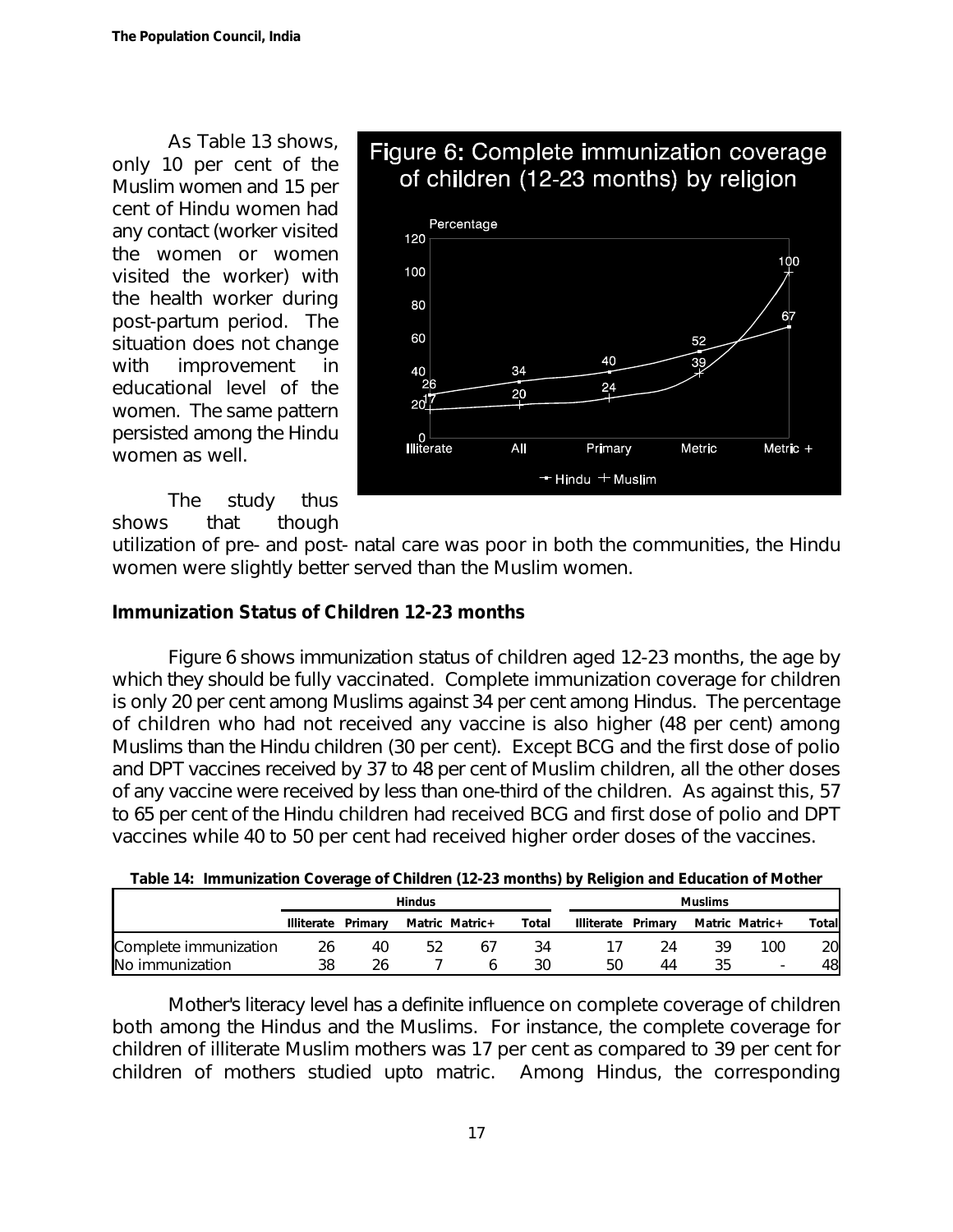percentages were 26 and 67 per cent respectively. As Figure 6 shows, despite controlling for education level of mother, immunization of children among Muslims consistently remained lesser than children among the Hindus.

Fifty per cent and 38 per cent of Muslim and Hindu children of illiterate mothers respectively did not receive even a single dose of vaccine whereas there are no children of high level educated mother who had not been immunized by at least one vaccine. The number of children who had not been immunized at all decreased to 6 per cent among Hindus and zero per cent among Muslims with the increase in level of education of the mothers.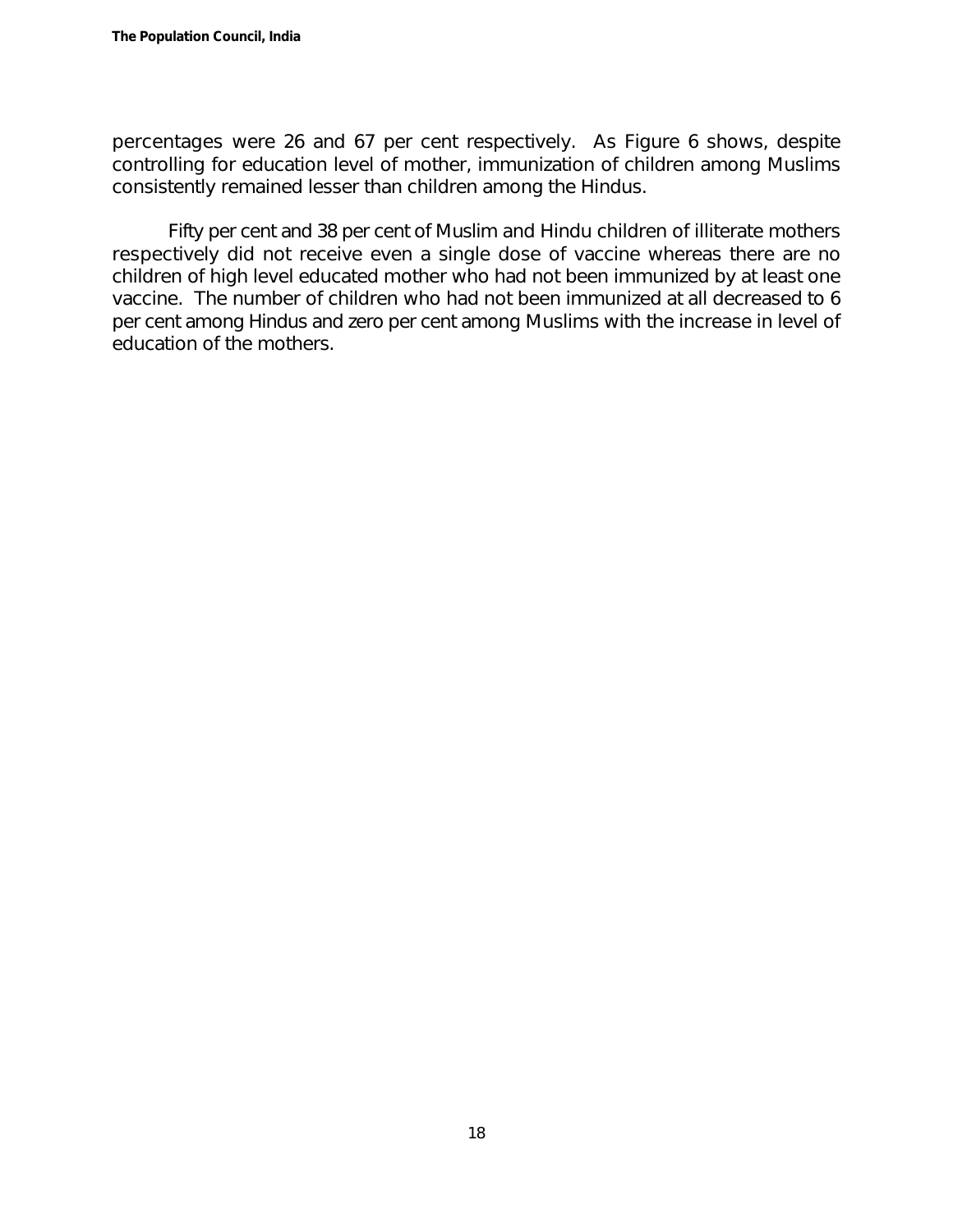# **DISCUSSION**

The study thus indicates that, as commonly believed, Muslims have relatively higher fertility than Hindus. At the end of their reproductive age, on an average, Muslim couples have one more child than Hindus. This could be because of various sociocultural factors. Muslim women have poorer access to information than their Hindu counterparts. Their traditional values do not allow them to discuss their reproductive goals with their husbands and seek their cooperation to achieve their desired family size which is invariably smaller than finally achieved family size. A substantial proportion of Muslim males disapproves family planning, hence their wives are not able to use any contraception despite of not wanting any more children. Their limited knowledge about the existing health and family planning facilities coupled with restrictions on free movement outside home do not allow them to avail even MCH care. The present study supports this observation as a much lesser proportion of Muslim women than Hindus had received ANC care and only a small proportion of children were protected against infectious diseases.

What is striking that, despite controlling for education, many of the observed differentials among the two religious groups, both in fertility and contraceptive use levels on the one hand and utilization of MCH service on the other, persist; though the gap reduces with increase in educational level of the women. One of the possible reasons for the continuation of relatively high fertility and low level of contraception among Muslims could be community pressure. Muslims, because of feeling of insecurity, try to reside in clusters where still majority of them are illiterate, poor and tradition bound. In such residential concentrations, for small proportion of relatively young men and women, who have received some education, it is not easy to bring about rapid change in their life style. Because of the community influence, they continue to carry their traditional values and this is well reflected in the disapproval of contraception by 23 per cent of the males (as against 6 per cent among Hindus). In such localities, the segregation of women and restriction on their outside movement is of much higher order than in localities in which people from different communities are living. All this reduces their access to information, new ideas and utilization of available services including prenatal care and immunization of children. To bring about any major social change among Muslims who are forced to live in concentration and often segregated localities, a practice which helps in breeding a culture of poverty, will be not only a slow process but also difficult.

The limited impact of education on their reproductive behaviour perhaps could also be explained in terms of the quality of education they receive and the social and educational environment of the institutions where they go for schooling. Because of the poverty and backwardness, often the Muslims are unable to send their children in better centers of learning as they are costly and difficult to get admission. As a result, often they end up in schools or Madarsas as which are run by the Muslim Trusts or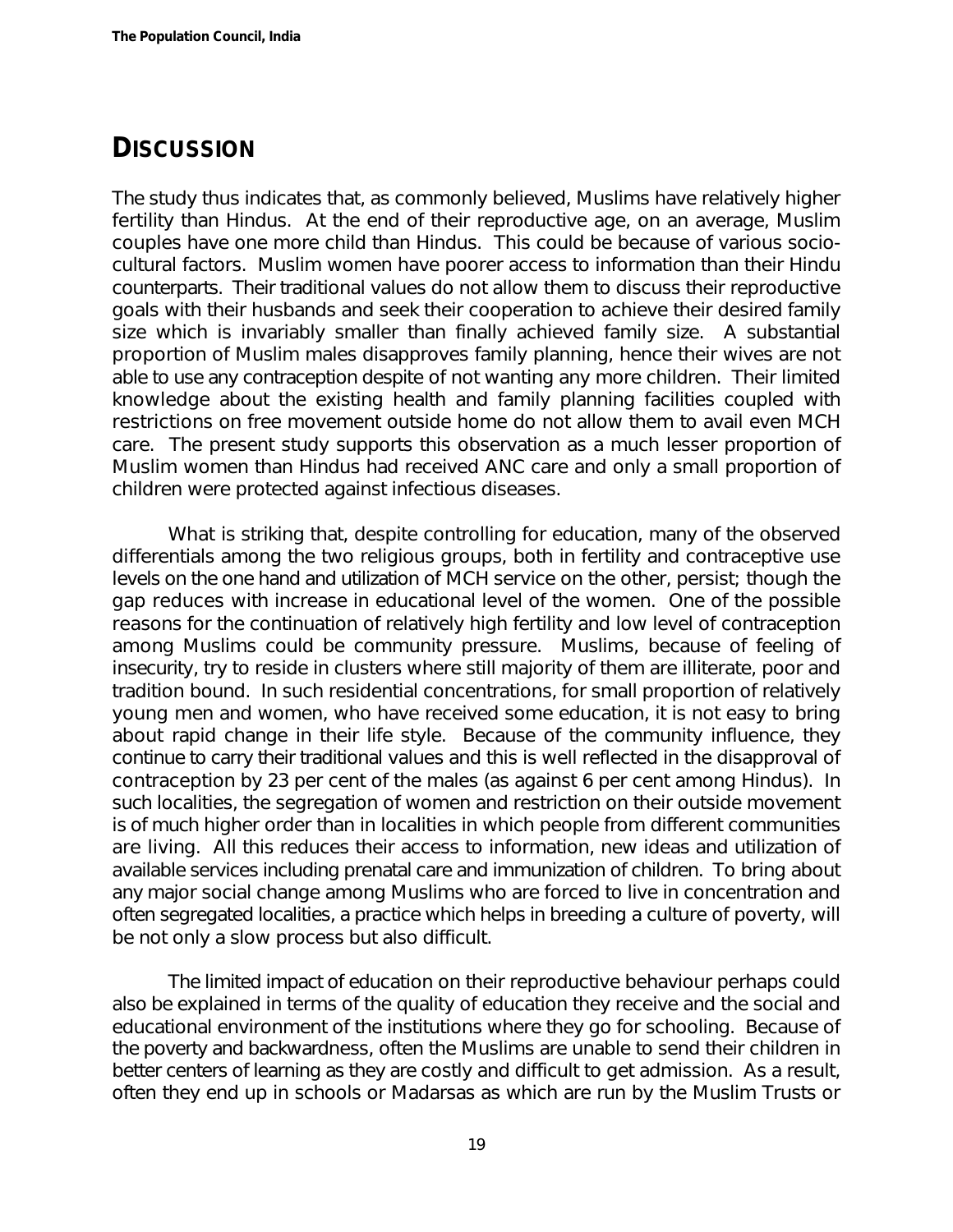have been declared as minority institutions. Despite the fact that these institutions get some grant from government, overall infrastructural facilities of these institutions, including building, sitting arrangements, play ground, laboratory facilities, quality of teachers and the student-teacher ratio are far poorer than other public and private educational institutions. The product of these Muslim institutions, in their orientation, learning and overall personality development are quite different from majority of those coming out from institutions/schools run by government and particularly the private agencies. Overall environment of these institutions helps in continuation of their traditional values, and thus, reduce the process of social change among the Muslim youth. However, it is also important to underline that in the absence of other viable alternatives, in the present situation, at least these institutions are giving them some opportunity for schooling. If even these institutions were not available, chances of their getting `education' would get still further. To make these institutions a source of bringing about social change among the Muslim youth and orient them towards a modern way of life and closer to the main stream of the country, these centers of learning need special attention, both in improving their infrastructure facilities and quality of education.

Discussion with various health and family planning providers also shows that they feel insecure in visiting localities predominated by the Muslims. Further probing reveals that more often than not, these feelings are based on their perception of not being accepted in the community than actual experience. Similar observations have been made in several other studies. The program managers have to plan special strategies to ensure that motivational and educational campaign should not leave these localities unserved. Involving local community members both for motivational work as well as providing services could be one possible intervention initiative which could be seriously considered. Examples of some such initiatives could include communitybased distribution program, increasing contraceptive outlets through social marketing in the Muslim localities, involvement of local health practitioners in provision of F.P. services, using NGOs managed by Muslim community members for advocacy and launching educational campaign, etc.

The issues are thus much broader and Muslim fertility or their acceptance of family planning cannot be discussed in isolation. They need special programs both for educational and economical upliftment on the one hand and confidence that they are safe and secured even in localities which are not predominantly Muslim. Similarly, innovative approaches have to be planned, tested and implemented to ensure their access to information, contraceptive methods and reproductive health services. Unless the Muslim population is properly segmented, their needs are assessed and educational packages and family welfare services are planned accordingly, the decline in Muslim fertility will be limited and a slow process. The earlier it is realized by the program managers, the better it would be for the country as well as for the Muslim themselves.